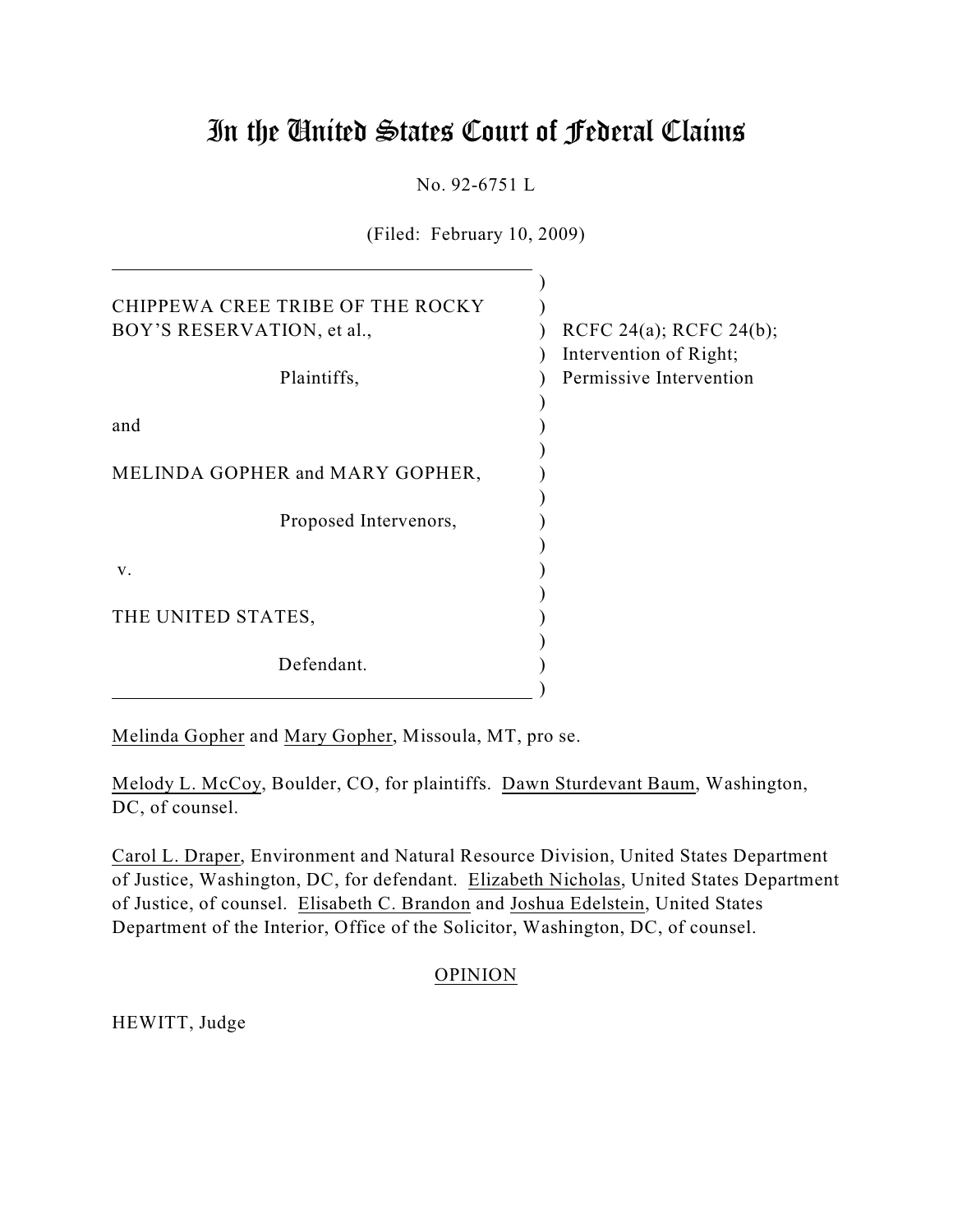Before the court are a Motion to Intervene filed on April 29, 2008 (Motion or Mot.) by two individuals, Melinda and Mary Gopher (Proposed Intervenors), Proposed Intervenors' Complaint Alleging Right to Intervene in Re: Chippewa Cree Tribe of the Rocky Boy Reservation v. U.S. 92-675 L (Complaint or Compl.), filed July 3, 2008, and Proposed Intervenors' Memorandum in Support of Complaint (Memorandum or Memo.), filed July 3, 2008. The responsive briefing consists of Plaintiffs' Response in Opposition to Gophers' Motion to Intervene (plaintiffs' Response or Pls.' Resp.), filed September 30, 2008, and Defendant's Brief in Opposition to Proposed Intervenors' Mary and Melinda Gopher's Motion to Intervene (defendant's Response or Def.'s Resp.), filed September 30, 2008. Proposed Intervenors filed their Response to Defendant['s] Answer (Reply) on October 30, 2008.

## I. Background<sup>1</sup>

#### A. Factual Background

The funds at issue in this case were awarded in two suits brought by descendants of the Red Lake Band of Chippewa Indians and the Pembina Band of Chippewa Indians challenging the compensation received for lands located along the Red River in what are now the states of North Dakota and Minnesota. Chippewa Cree Tribe of the Rocky Boy's Reservation v. United States (Chippewa), 69 Fed. Cl. 639, 644 (2006). The lands were ceded to the United States in two separate agreements. See Red Lake, Pembina and White Earth Bands v. United States (Red Lake, Pembina and White Earth Bands), 164 Ct. Cl. 389, 392-93 (1964); Turtle Mountain Band of Chippewa Indians v. United States (Turtle Mountain Band), 490 F.2d 935, 938 (Ct. Cl. 1974).

The first suit sought compensation for 7,488,280 acres, see Red Lake, Pembina and White Earth Bands, 164 Ct. Cl. at 394, ceded to the United States under the Treaty Between the United States and the Red Lake and Pembina Bands of Chippewa Indians, May 5, 1864, 13 Stat. 667, (concluded Oct. 2, 1863) (amended Apr. 12, 1864) (the 1863 Treaty). The United States paid eight cents an acre for this land. See Red Lake, Pembina and White Earth Bands, 164 Ct. Cl. at 394. The Indian Claims Commission found the payment to be unconscionable and granted a gross award of \$3,369,726.00 to the plaintiff tribes, with a net value of \$2,760,245.64 (the 1964 Award) after taking into account previous payments on the award. Id. One-third of the gross settlement was adjudged for

 $<sup>1</sup>$  The facts presented are only those relevant to the court's decision on the Motion to</sup> Intervene (Motion or Mot.), filed April 29, 2008, by the two individuals presently before the court (Proposed Intervenors). For additional background information, see Chippewa Cree Tribe of the Rocky Boy's Reservation v. United States (Chippewa), 69 Fed. Cl. 639 (2006).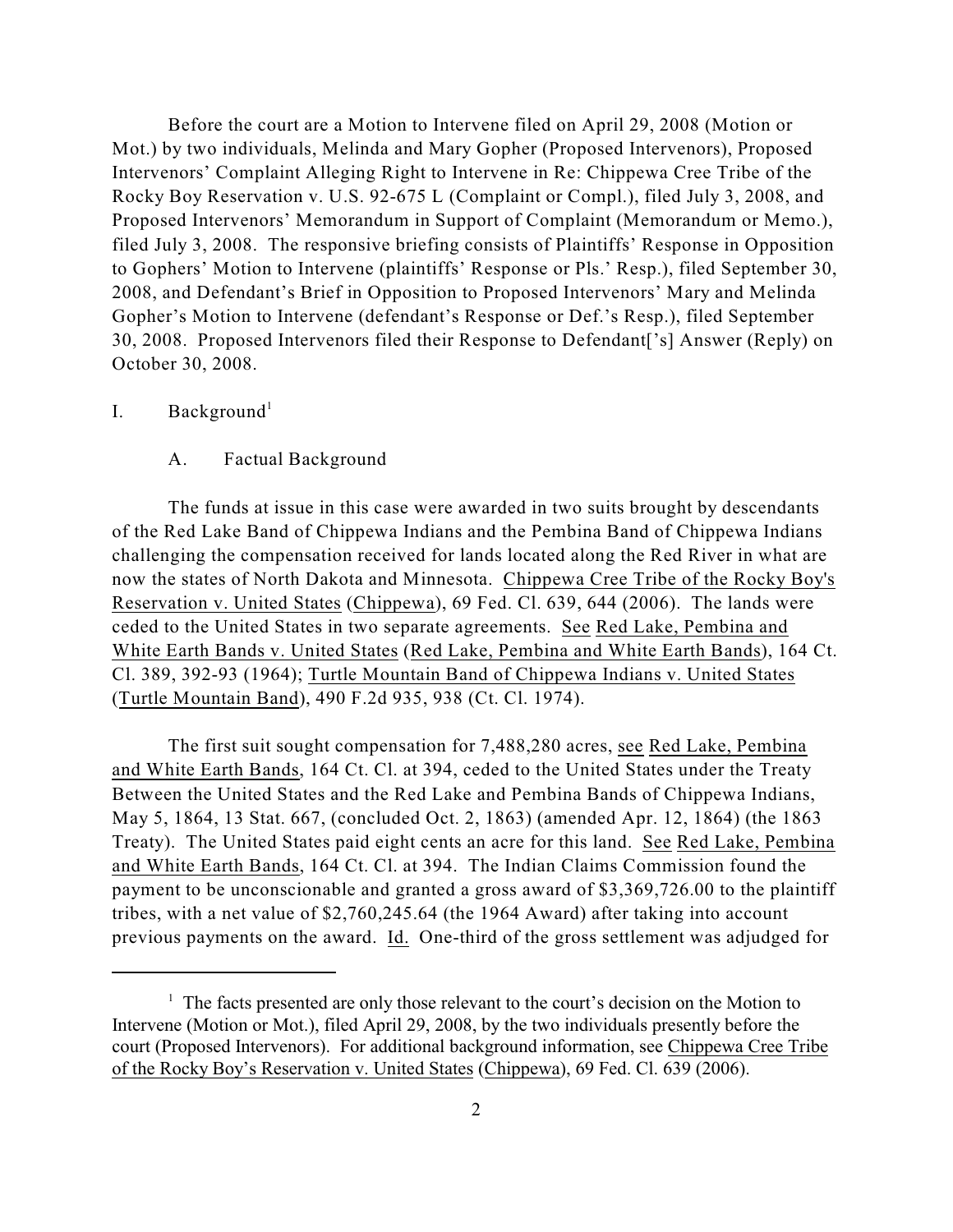the Pembina Band. Id. at 399. The Court of Claims also addressed the distribution of the 1964 Award and determined that "the award must go to the tribal entities rather than descendants of the bands." Id. (citations omitted).

Congress appropriated funds to satisfy the 1964 Award and a number of other settlements and judgments in the Deficiency Appropriation Act of 1964, Pub. L. No. 88- 317, 78 Stat. 204 (1964). In 1971, Congress approved a plan for the distribution of the 1964 Award. Pub. L. No. 92-59, 85 Stat. 158 (1971) (codified at 25 U.S.C. §§ 1241-1248 (2006)) (1971 Distribution Act). The 1971 Distribution Act apportioned the 1964 Award among four beneficiaries: (1) the Minnesota Chippewa Tribe (White Earth Band), (2) the Turtle Mountain Band of Chippewas of North Dakota, (3) the Chippewa Cree Tribe of Montana, and (4) the group of lineal descendants of the Pembina bands which were parties to the 1863 Treaty but who were not eligible for membership in any of the three named beneficiary tribes (the non-member Pembina descendants). See 25 U.S.C. § 1244. The Secretary of the Interior was instructed to establish a roll of eligible Pembina descendants, 25 U.S.C. § 1242, and to apportion funds among the three named tribes according to their enrolled membership, with the remaining funds distributed in equal shares among the non-member Pembina descendants, 25 U.S.C. § 1244. The three named tribal beneficiaries also requested that their portions of the 1964 Award be distributed to eligible members on a per capita basis. Chippewa, 69 Fed. Cl. at 645. Distribution of the 1964 Award began in October 1984, twenty years after appropriation of the judgment funds. Id.

The second suit sought just compensation for about 10 million acres of land in North Dakota that were not ceded under the 1863 Treaty but from which many of the Pembina Chippewa were subsequently compelled to move on threat of loss of their annuities negotiated under the 1863 Treaty. See Turtle Mountain Band, 490 F.2d at 938. The McCumber Commission<sup>2</sup> negotiated an agreement with the Chippewas in October 1892 (1892 Agreement), amended and approved by Congress in 1904, which ceded the 10 million acres in question to the United States. Chippewa, 69 Fed. Cl. at 645 (citing Lieu Lands Act of 1904, ch. 1402, 33 Stat. 189, 194). The Chippewas were paid \$1 million for the 10 million acres of land, 33 Stat. at 195, leading many to refer to the 1892 Agreement as the "Ten Cent Treaty." Id. (citation omitted). In a suit brought by the Turtle Mountain Band of Chippewa Indians, the Red Lake and Pembina Bands, and the Little Shell Band of Chippewa Indians, the Indian Claims Commission awarded the plaintiffs

<sup>&</sup>lt;sup>2</sup> Congress established the McCumber Commission to acquire the land in North Dakota following two unsuccessful attempts to negotiate a land cession with the Pembina Band. Turtle Mountain Band of Chippewa Indians v. United States (Turtle Mountain Band), 490 F.2d 935, 938 (Ct. Cl. 1974).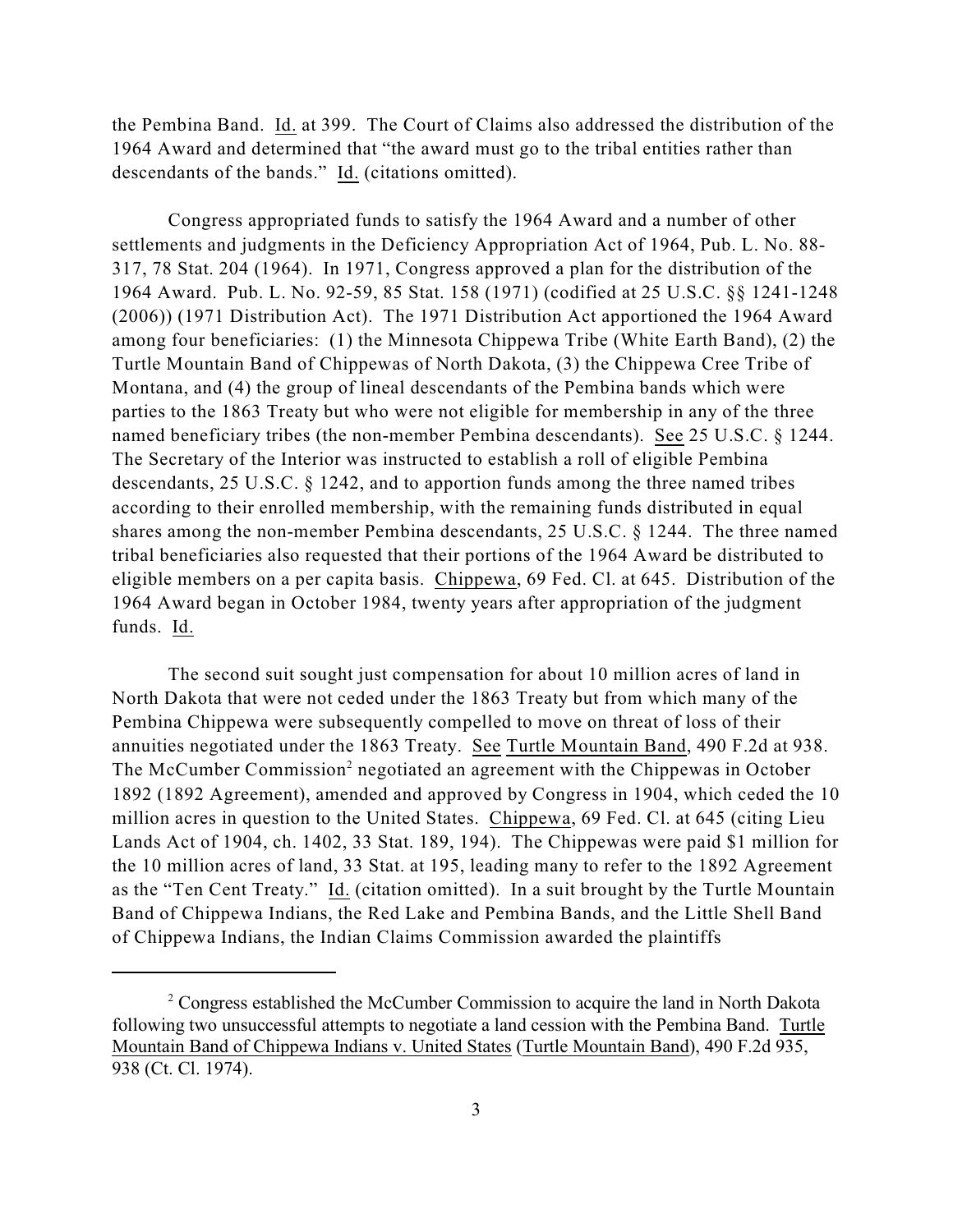\$52,527,337.97 as additional compensation for land ceded by the 1892 Agreement. Chippewa, 69 Fed. Cl. at 645 (citing United States v. Turtle Mountain Band of Chippewa Indians, 612 F.2d 517, 518-19 (1979) (noting that the award represents "the difference between the fair market value of the land on the date of extinguishment of the aboriginal title and the compensation the government previously paid for the land")). The net award of \$47,376,622.93, reflecting offsets and adjustments of \$5,150,715.04, was decided in a partial judgment of March 18, 1980 (the 1980 Award). Turtle Mountain Band of Chippewa Indians v. United States, 229 Ct. Cl. 872, 872 (1981). The 1980 Award was subsequently adjusted by \$250,000 in a December 1, 1981 judgment. Id. The 1964 Award and the 1980 Award together comprise what the parties refer to as the Pembina Judgment Fund (PJF).

Congress provided for the use and distribution of the 1980 Award in December 1982. See Pub. L. No. 97-403, 96 Stat. 2022 (1982) (1982 Distribution Act). Section 2 of the 1982 Distribution Act divided the appropriated funds and the accrued interest and investment income among the Turtle Mountain Band of Chippewa Indians, the Chippewa Cree Tribe of Rocky Boy's Reservation, the Minnesota Chippewa Tribe, the Little Shell Band of the Chippewa Indians of Montana, and the non-member lineal Pembina descendants. Id.  $\S$ § 2, 7(a)(5)(A). For the four tribes or bands, the funds were to be divided into two portions: 80% of the funds were to be distributed in the form of per capita payments among the eligible members of the tribe or band living at the time of the enactment of the 1982 Distribution Act, with the remaining 20% of funds held in trust and invested for the benefit of the members of the tribe or band by the Secretary of the Interior. Id. §§ 3-6. The interest and investment income on the 20% portion could be used by the governing body of the tribe or band on the basis of an annual program budget, subject to the approval of the Secretary of the Interior. Id. The non-member lineal Pembina descendants were to receive their distributions on a per capita basis. Id. §§ 2, 7(c). "A partial distribution of the per capita funds was initiated in May 1988 and the final per capita distribution was carried out in 1994." Chippewa, 69 Fed. Cl. at 645-46.

## B. Identity of the Movants

Proposed Intervenors identify themselves as "the Red Lake/Pembina [d]escendants of the Rocky Boy's Band of Chippewa Indians." Compl. 2.

Proposed Intervenors state that they are descendants of "Mask-co-cash-e-qua (Bear Claw Woman)," Memo. 4, whose "English name was Mary Chippewa," id., and who later became Mary Chippewa Gopher after marrying Jim Loud Thunder Gopher, id. The court understands Proposed Intervenors' contention to be that their ancestor, Mary Chippewa Gopher, was listed on a "1908-09 roll [(1909 Roll)] that was authorized by the Indian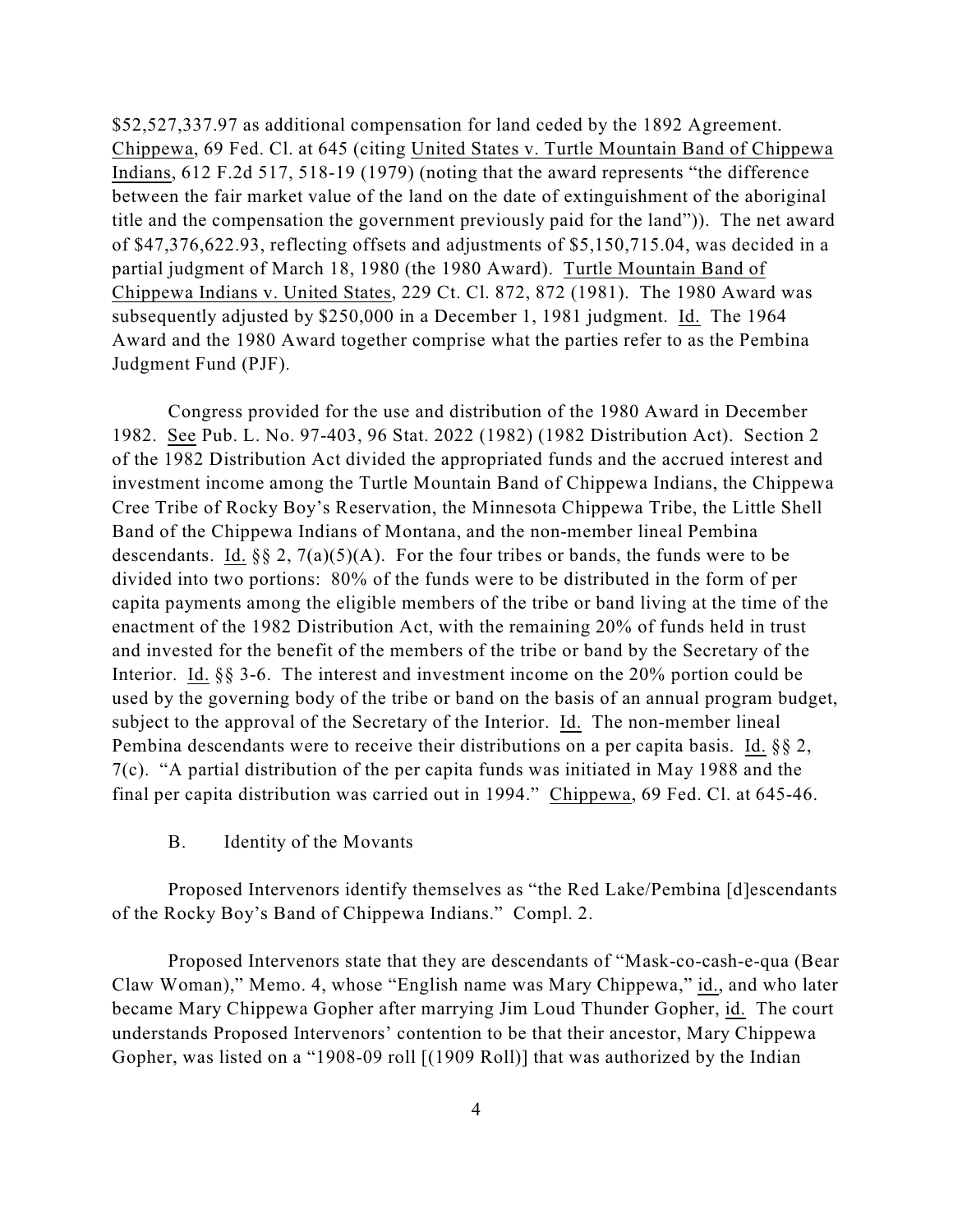Commissioner and conducted by [Department of the] Interior Agent, Thralls B. Wheat, who conducted the Wheat census of the Rocky Boy['s] Band of Chippewa [Indians of Montana]. . . . in November 1908." Id. at  $5-6.3$  Proposed Intervenors contend that the 1909 Roll established membership of the Rocky Boy's Band of Chippewa Indians of Montana. Id. at 4-6. Proposed Intervenors argue that because Mary Chippewa Gopher and other of Proposed Intervenors' ancestors appeared on the 1909 Roll, Proposed Intervenors are entitled to be beneficiaries of the PJF and, accordingly, are entitled to receive payments under both the 1971 Distribution Act and 1982 Distribution Act. See id. (discussing defendant's alleged failure to rely on the 1909 Roll in order properly to execute the 1971 Distribution Act and 1982 Distribution, and "aver[ring] violations of rights consistent with the two Distribution Acts").

The 1971 Distribution Act, in relevant part, vests the Secretary of the Interior with the power to determine the "lineal descendants of the Pembina Band" and provides that:

The Secretary of the Interior shall prepare a roll of all persons born on or prior to and living on July 29, 1971, who are lineal descendants of members of the Pembina band as it was constituted in 1863[.]

25 U.S.C. § 1242. The 1971 Distribution Act further states:

The determination of the Secretary of the Interior regarding the utilization of available rolls and records and the eligibility for enrollment of an applicant shall be final.

Id. § 1243.

<sup>&</sup>lt;sup>3</sup> The court infers the contention that Mary Chippewa Gopher was listed on a "1908-09" roll [(1909 Roll)] that was authorized by the Indian Commissioner and conducted by [Department of the] Interior Agent, Thralls B. Wheat, who conducted the Wheat census of the Rocky Boy['s] Band of Chippewa [Indians of Montana]. . . . in November 1908," Proposed Intervenors' Memorandum in Support of Complaint (Memorandum or Memo.) 5-6, from Proposed Intervenors' stated contention that Mary Chippewa Gopher was "de-listed along with 90 other members of the original band [from] the tentative roll of the Rocky Boy Reservation of May 30, 1917 [(1917 Roll) used by defendant to determine Chippewa ancestry]." Memo. 4 (emphasis added). The 1909 Roll is not in evidence. Whether or not Mary Chippewa Gopher was in fact on the 1909 Roll does not affect the court's disposition of Proposed Intervenors' Motion.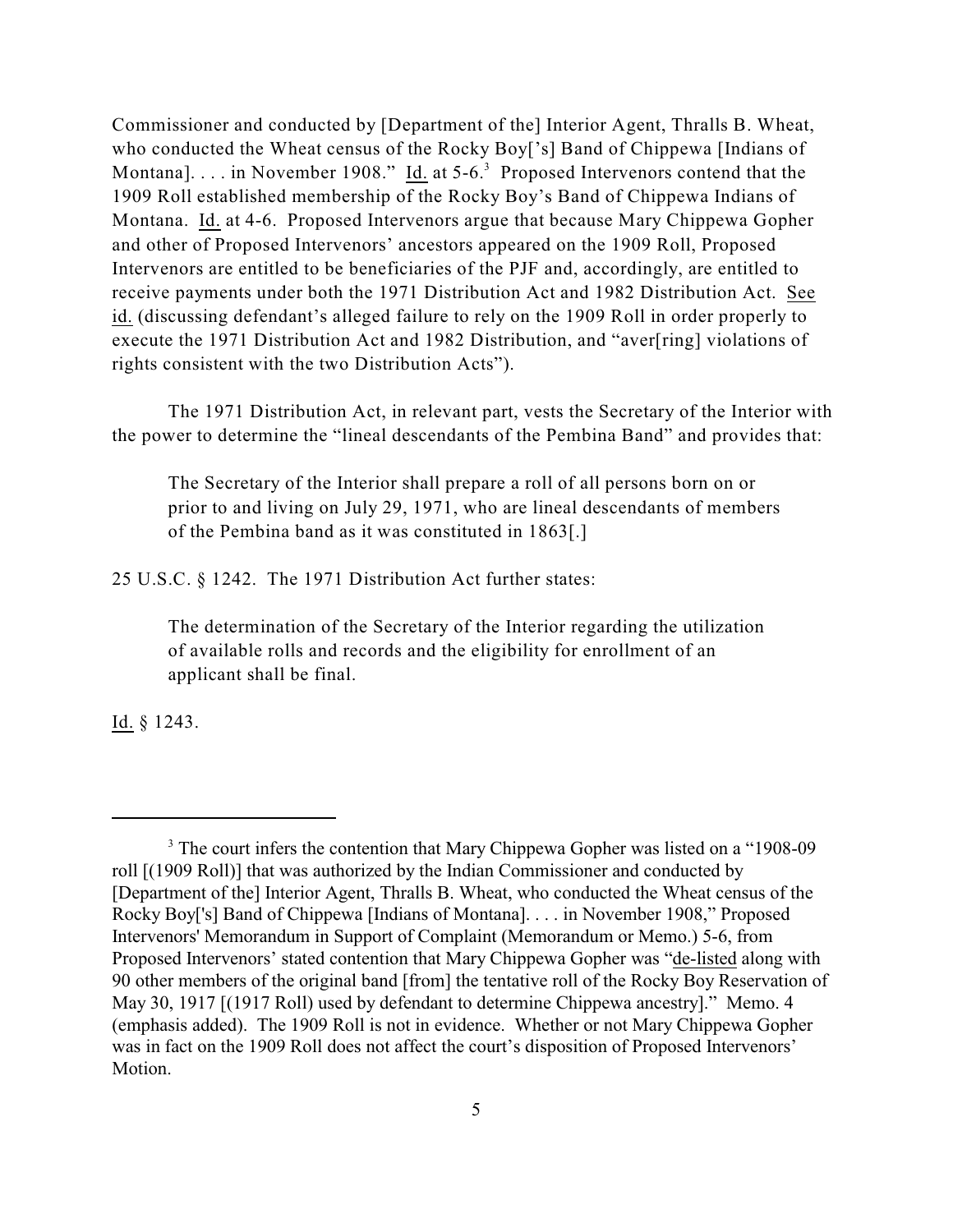The 1971 Distribution Act also vests the Secretary of the Interior with the power to determine which of the enrolled Pembina descendants were members of the named beneficiary tribes:

In developing the roll of Pembina descendants, the Secretary of the Interior shall determine which enrollees are members of the Minnesota Chippewa Tribe, the Turtle Mountain Band of Chippewas of North Dakota, or the Chippewa-Cree Tribe of Montana[.]

Id. § 1244.

In addition to providing for the distribution of PJF funds among the eligible members of the beneficiary tribes named in the statute, section 7 of the 1982 Distribution Act provides for the enrollment and distribution of PJF funds to non-member lineal Pembina descendants:

(a) In order to establish eligibility to participate in the distribution of the funds allocated to the nonmember Pembina Chippewa descendants . . . the Secretary [of the Interior] shall develop a roll of all individuals who

. . . .

(4) are not members of [the named beneficiary tribes], and

 $(5)$  are  $-$ 

(A) enrolled, or the descendants of a lineal ancestor enrolled –

. . . .

(iv) as Chippewa on –

(I) the tentative roll of the Rocky Boy Indians of May 30, 1917, or

(II) the McLaughlin census report of the Rocky Boy Indians of July 7, 1917, or

(III) the Roe Cloud Roll of Landless Indians of Montana, or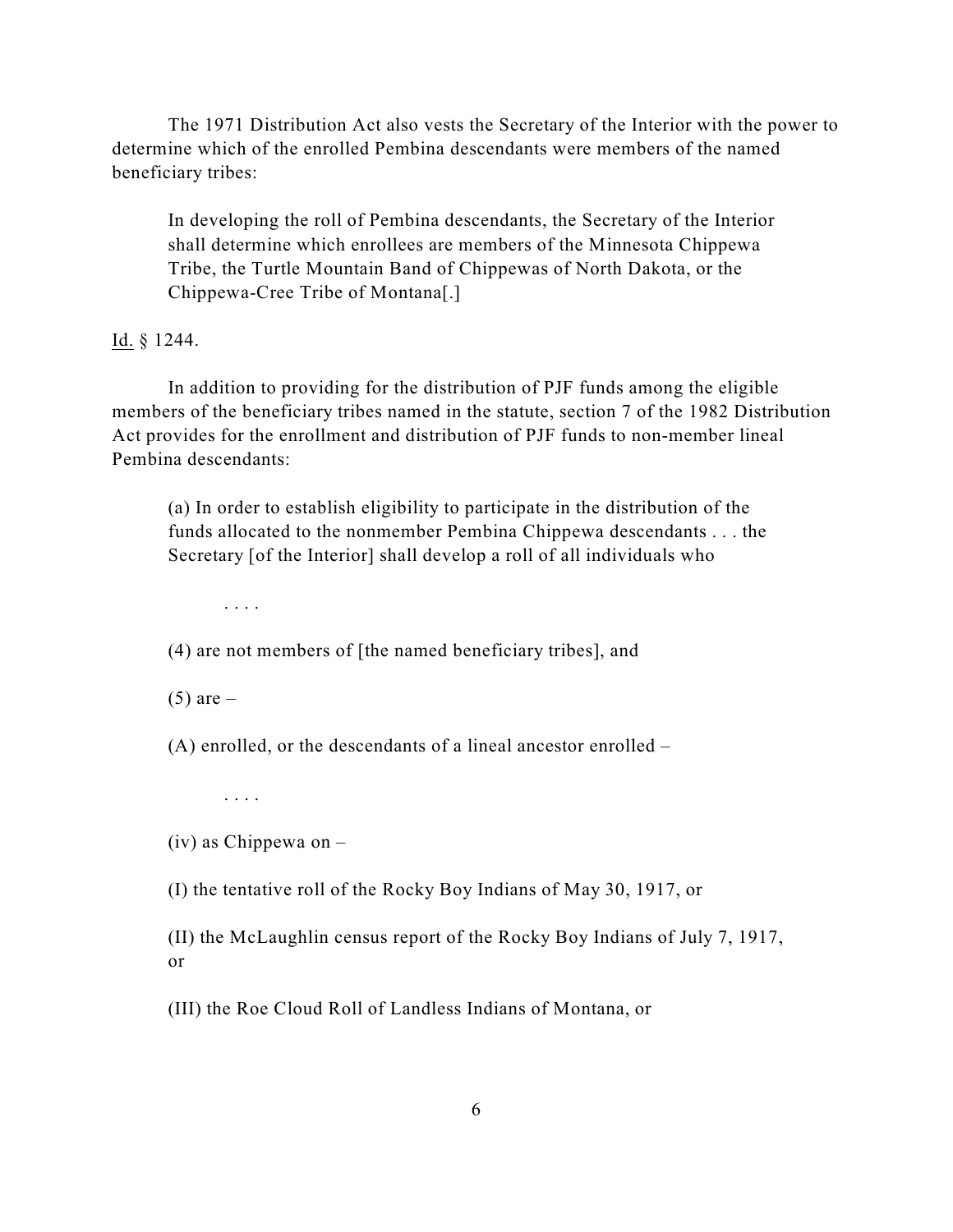(B) able to establish Pembina ancestry on the basis of any other rolls or records acceptable to the Secretary [of the Interior].

(b) The Secretary [of the Interior] shall promulgate regulations regarding nonmember Pembina enrollment procedures and shall utilize any documents acceptable to the Secretary in establishing eligibility of an individual to receive funds under this section.

## 1982 Distribution Act, § 7.

Proposed Intervenors contest defendant's reliance on "the tentative roll of the Rocky Boy Reservation of May 30, 1917 [(1917 Roll)]," Memo. 4, prescribed under section 7 of the 1982 Distribution Act, and characterize the 1917 Roll as flawed because it excluded Proposed Intervenors' ancestors whose names appeared on the 1909 Roll. See id. ("[Mary Chippewa Gopher was] de-listed along with 90 other members of the original band [from the 1917 Roll used by defendant to determine Chippewa ancestry]."); see also Memo. 8 (referring to the 1917 Roll as "flawed"). Proposed Intervenors argue in support of their intervention in this case based on their identity as descendants of the Rocky Boy's Band of Chippewa Indians despite the fact that they are neither (1) enrolled members of any of the beneficiary tribes named in the 1971 Distribution Act or the 1982 Distribution Act; nor (2) recognized as non-member lineal Pembina descendants entitled to a portion of PJF funds under the 1982 Distribution Act, as determined by the Secretary of the Interior.

## II. Legal Standards

Intervention is governed by Rule 24 of the Rules of the Court of Federal Claims (RCFC). Intervention may be allowed either as a matter of right under RCFC 24(a) or permissively under RCFC 24(b). RCFC 24(a),(b). "Although the requirements for intervention are to be construed in favor of intervention," Am. Mar. Transp., Inc. v. United States (American Maritime), 870 F.2d 1559, 1561 (Fed. Cir. 1989), courts routinely deny motions to intervene, see, e.g., id. at 1563 (affirming denial of motion to intervene because applicant "ha[d] not claimed an interest recognized under Rule 24(a)").

The rule governing intervention of right states:

On timely motion, the court must permit anyone to intervene who . . . claims an interest relating to the property or transaction that is the subject of the action, and is so situated that disposing of the action may as a practical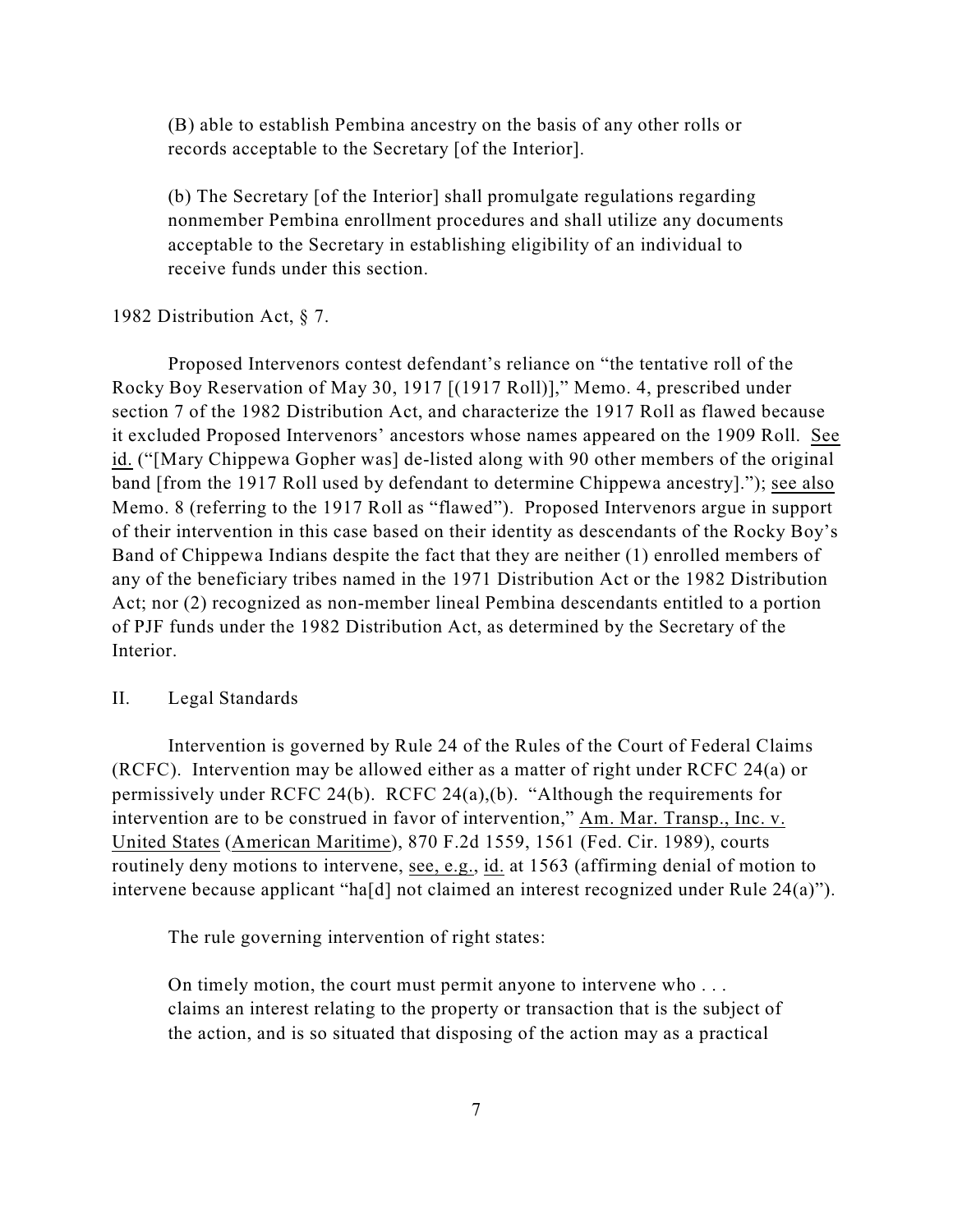matter impair or impede the movant's ability to protect its interest, unless existing parties adequately represent that interest.

RCFC 24(a)(2). While it is true that "[i]f the movant satisfies the elements of RCFC 24(a), the court is without discretion, and the movant 'shall be permitted to intervene,'" Fifth Third Bank v. United States, 52 Fed. Cl. 202, 203 (2002) (quoting RCFC 24(a)), courts are nevertheless "entitled to the full range of reasonable discretion in determining whether the<sup>[]</sup> requirements [for intervention of right] have been met," Rios v. Enter. Ass'n Steamfitters Local Union No. 638 of U.A., 520 F.2d 352, 355 (2d Cir. 1975); see also 6 James Wm. Moore, Moore's Federal Practice § 24.03[5][a], at 24-53 (3d ed. 2004) ("Despite the label 'intervention of right,' courts exercise some discretion in weighing a motion to intervene under Rule 24(a)(2).").

The rule governing permissive intervention states:

On timely motion, the court may permit anyone to intervene who . . . has a claim or defense that shares with the main action a common question of law or fact. . . . In exercising its discretion, the court must consider whether the intervention will unduly delay or prejudice the adjudication of the original parties' rights.

RCFC 24(b). The rule specifically vests the court with discretion in deciding whether to allow permissive intervention. See RCFC 24(b). Trial courts possess "broad discretion in determining whether to grant permissive intervention." 6 James Wm. Moore, Moore's Federal Practice § 24.10[1], at 24-57 (3d ed. 2004) (citing, inter alia, Rosenshein v. Kleban, 918 F. Supp. 98, 106 (S.D.N.Y. 1996)).

## III. Discussion

For the reasons discussed below, Proposed Intervenors do not meet the requirements either for intervention of right pursuant to RCFC 24(a), or for permissive intervention pursuant to RCFC 24(b).

A. Intervention of Right

To succeed on a motion to intervene of right under RCFC 24(a), applicants "must show that: (1) they have an interest relating to the property or transaction that is the subject of the action; (2) without intervention the disposition of the action may, as a practical matter, impair or impede the applicants' ability to protect that interest; and (3) their interest is inadequately represented by the existing parties." Freeman v. United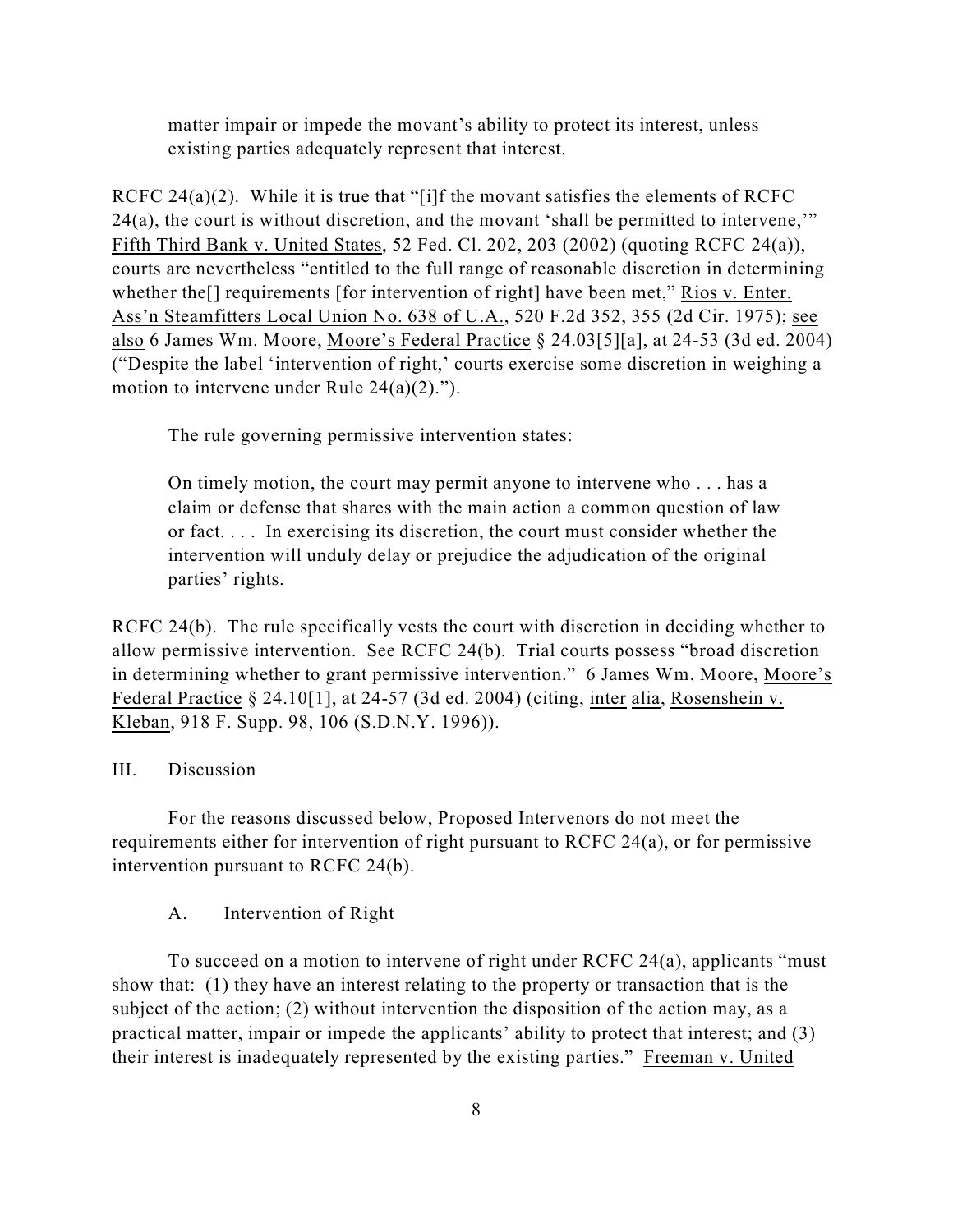States (Freeman), 50 Fed. Cl. 305, 308-09 (2001). In addition, the application to intervene must be "timely." RCFC 24(a). An applicant must demonstrate the existence of each factor. Freeman, 50 Fed. Cl. at 308 (stating that intervention of right must be granted "[i]f the applicants satisfy each element" of the applicable provision of Rule  $24(a)$ ). If an applicant fails to demonstrate any one of these factors, the application to intervene of right is denied. See id. at 309. Because Proposed Intervenors have failed to meet the requirements of RCFC 24(a), their claim is insufficient to support intervention of right. See id.

#### 1. Proposed Intervenors' Interest

RCFC 24(a) requires that an applicant for intervention of right establish "an interest relating to the property or transaction that is the subject of the action." Id. at 308. "[T]here is no authoritative definition of precisely what kinds of interest satisfy the requirements of the rule." 6 James Wm. Moore, Moore's Federal Practice § 24.03[2][a] 24-28 (3d ed. 2004). Therefore, the court applies the principles set forth by the Federal Circuit, and those principles set forth in the cases upon which the Federal Circuit has relied, to the factual circumstances of this case.

In order to intervene of right, the interest of applicants in the property or transaction must be "'" of such a direct and immediate character that the intervenor will either gain or lose by the direct legal operation and effect of the judgment."'" American Maritime, 870 F.2d at 1561 (citations omitted) (emphases in original). "The interest thus may not be either indirect or contingent." Id. (citations omitted). "The interest must also be a 'legally protect<sup>[a]ble</sup> interest.'" Id. (citation omitted). A legally protectable interest is "'one which the substantive law recognizes as belonging to or being owned by the applicant.'" Id. at 1562 (citation omitted) (emphasis in original).

The court now examines whether Proposed Intervenors' interest is direct and immediate, and whether it is a legally protectable interest as required by RCFC 24(a).

Proposed Intervenors claim that they have an interest in ensuring the "proper[] determin[ation]" of individuals who are beneficiaries of the PJF. Reply 4. However, Proposed Intervenors' expressed interest in this case is analogous to the interest examined in prior cases in which the applicant's interest was found to be indirect or contingent. In American Maritime, the applicant's interest was in preventing increased competition that could occur as a result of the court's decision. American Maritime, 870 F.2d at 1561-62. The court observed that the specter of increased competition would only result if "every one of a chain of other possible, but not certain, events were to take place." Id. at 1561. In that case, there was "no consequence to [potential intervenor] flow[ing] immediately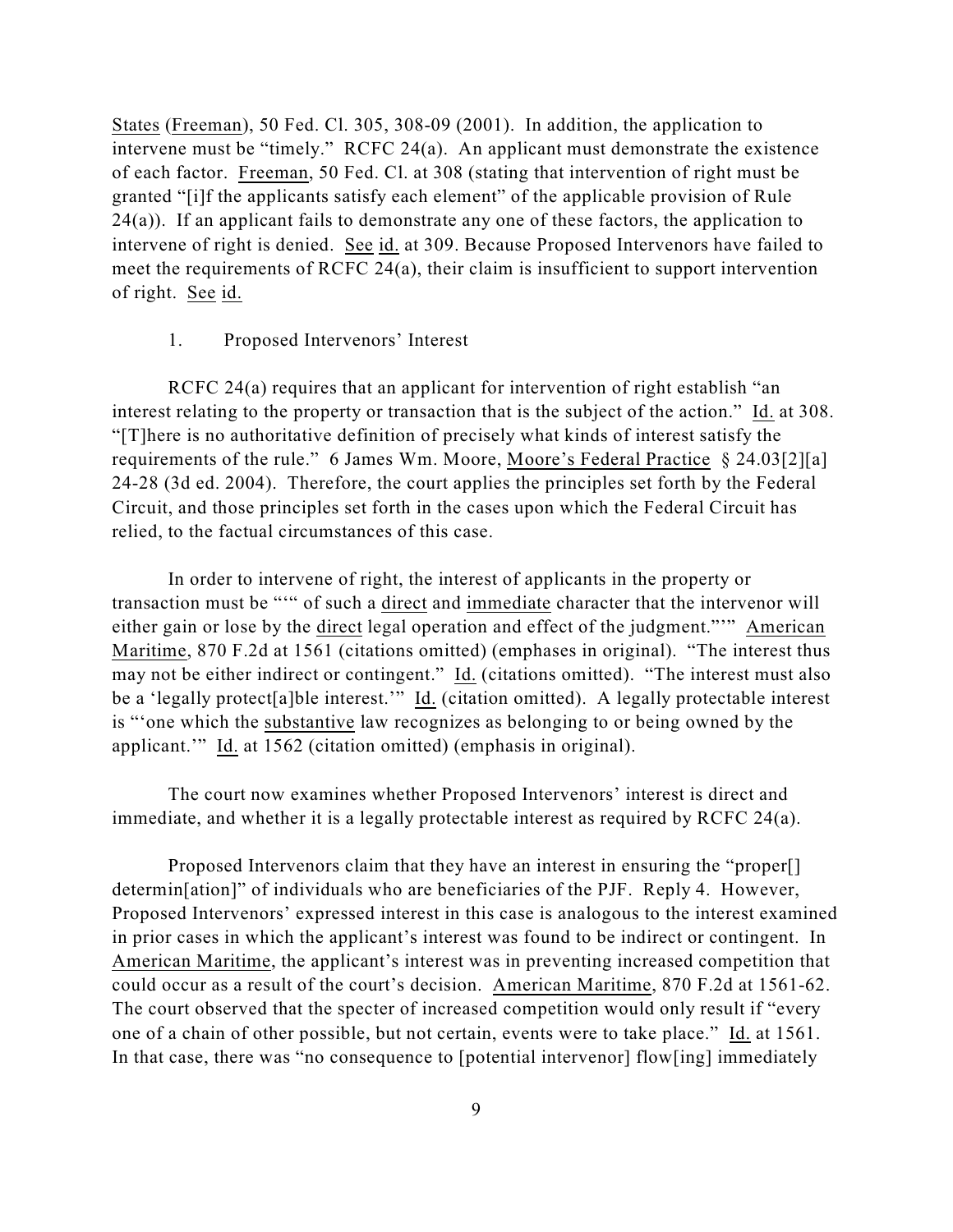from a Claims Court ruling." Id.; cf. also Karuk Tribe of Ca. v. United States (Karuk Tribe), 27 Fed. Cl. 429, 431 (1993) (addressing motion to intervene brought by individuals whose interest was based on a fear that Congress would amend the settlement act at issue in the litigation if liability was found, and describing the interest as "indirect and contingent on other events"), 432 (denying motion to intervene).

Proposed Intervenors in this case fear that, absent court intervention, they will never gain recognition as beneficiaries of the PJF. See Reply 18 ("[I]f the Motion is not granted[,] . . . [Proposed Intervenors'] identity as Chippewa will be gravely, fatally and irreversibly eroded."). However, here, as in Karuk Tribe, "[t]he direct result of a judgment in favor of the plaintiff in this case would only be a monetary award from the government to the plaintiff." Karuk Tribe, 27 Fed. Cl. at 431-32 (finding that applicantintervenors did not have a direct interest in the action and denying intervention of right); see also Hage v. United States (Hage), 35 Fed. Cl. 737, 740-41 (1996) (denying intervention of right based on the similarity between the potential "awards [of] a large judgment to plaintiffs" in Hage to the circumstances in Karuk Tribe and stating that in Hage, as in Karuk Tribe, applicant-intervenor's interest was indirect because "[t]he only direct result of a victory by plaintiffs would be a monetary award paid by the federal government."). Decisions as to liability and damages awards made in this case have no immediate consequence for Proposed Intervenors because they are not recognized as beneficiaries of the PJF. See Reply 1-2 (discussing Proposed Intervenors' ineligibility to receive PJF funds); Def.'s Resp. 10. Therefore here, as in both Karuk Tribe and Hage, Proposed Intervenors' interest is not direct.

This case is readily distinguishable from Osage Tribe of Indians of Okla. v. United States (Osage), in which applicant-intervenors were individual headright holders who were, pursuant to statute, entitled to a pro-rata share of any damages awarded to the plaintiff-tribe in that case. Osage, No. 99-550, 2008 WL 5377700, at \*5 (Fed. Cl. Dec. 19, 2008). Accordingly, any recovery by applicant-intervenors in that case was found to be "necessarily and directly dependent upon the ultimate amount of the judgment, if any, awarded in th[at] litigation." Id. Here, however, Proposed Intervenors themselves state that they were "denied tribal enrollment," Reply 1, and therefore are not currently considered to be beneficiaries of the PJF, see id. at 1-2 (discussing Proposed Intervenors' ineligibility to receive PJF funds). Proposed Intervenors lack entitlement to be beneficiaries of the PJF. Id. Therefore, the result that Proposed Intervenors fear – namely, that they will not become beneficiaries of the PJF – simply cannot occur as a consequence of this court's rulings. Proposed Intervenors' interest is therefore not "'" of such a direct and immediate character that the intervenor will either gain or lose by the direct legal operation and effect of the judgment."" American Maritime, 870 F.2d at 1561 (citations omitted) (emphases in original).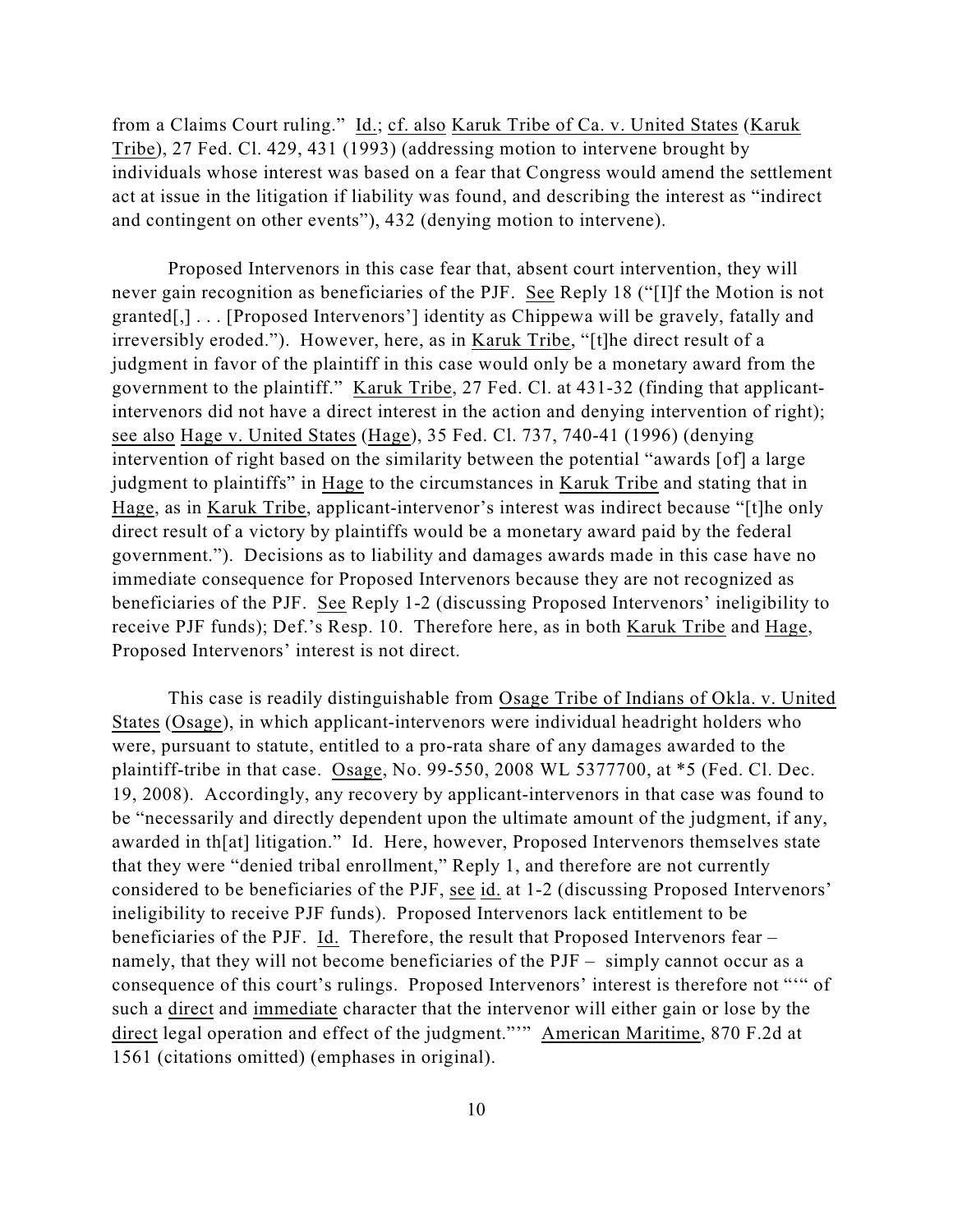In addition to having a direct and immediate interest in the subject of the action, an applicant must have an interest that is "legally protectable" in order to support intervention of right. Id. In order to be legally protectable, the applicant must demonstrate "more than merely an economic interest." Id. at 1562. In American Maritime, the Federal Circuit relied upon New Orleans Pub. Serv., Inc. v. United Gas Pipe Line Co. (New Orleans) to define a legally protectable interest as "'one which the substantive law recognizes as belonging to or being owned by the applicant.'" Id. at 1562 (quoting New Orleans, 732 F.2d 452, 464 (5th Cir. 1984) (emphasis omitted)).

The facts of this case are analogous to cases in which courts have clearly stated that it is outside the scope of their authority to entertain disputes brought by individuals contesting Congressional determinations as to tribal membership. Proposed Intervenors are "asking the [c]ourt to determine proper PJF beneficiaries . . . [and] restore the class of PJF beneficiaries to those with Chippewa ancestry only." Reply 8; see also id. at 5 ("[T]he applicants are asking the [c]ourt to clarify and affirm successorship of the Rocky Boy's Band of Chippewa Indians . . . .").

In Cherokee Freedmen v. United States (Cherokee Freedmen), the plaintiffs, Cherokee Freedmen, alleged that they were improperly refused enrollment in the Cherokee Nation and consequently suffered injury by not receiving allotments of Cherokee land then being divided. Cherokee Freedmen, 161 Ct. Cl. 787, 789 (1963). The Cherokee Freedmen were a group of former slaves of the Cherokees as well as "free colored persons" present in lands claimed by the Cherokee Nation at the time of the Civil War and who resided there following the war. See Cherokee Freedmen v. United States (Cherokee Freedmen II), 195 Ct. Cl. 39, 41 (1971). The Freedmen "were taken and deemed to be citizens of the Cherokee Nation by the Nation's constitution." Id. (internal quotations omitted). The plaintiffs represented a group of such Freedmen – "those who (or whose ancestors) were listed on two rolls of Cherokee Indians prepared before 1900 (the Wallace [roll] and [the] Kern-Clifton roll) but who were not included in the roll drawn up in the first decade of [the twentieth] century by the Dawes Commission under legislation authorizing and directing that tribunal to hear and determine applications for enrollment in the [Cherokee] Nation. Id. In regard to the roll of eligible Cherokee Freedmen drawn up by the Dawes Commission at the direction of Congress, the Supreme Court noted, "[W]e are not required to consider the reasons which induced Congress to direct that a roll be made . . . . Congress had the power, and, as we have decided, exercised it." Cherokee Nation v. Whitmire (Whitmire), 223 U.S. 108, 117 (1912); see also Cherokee Freedmen II, 195 Ct. Cl. at 48 (noting that "Congress (or its agent) is to settle disputes as to the composition of, or membership in, the group entitled to the money" from a judgment awarded by the court). In this case, Congress, through the 1971 Distribution Act and the 1982 Distribution Act, determined who should receive the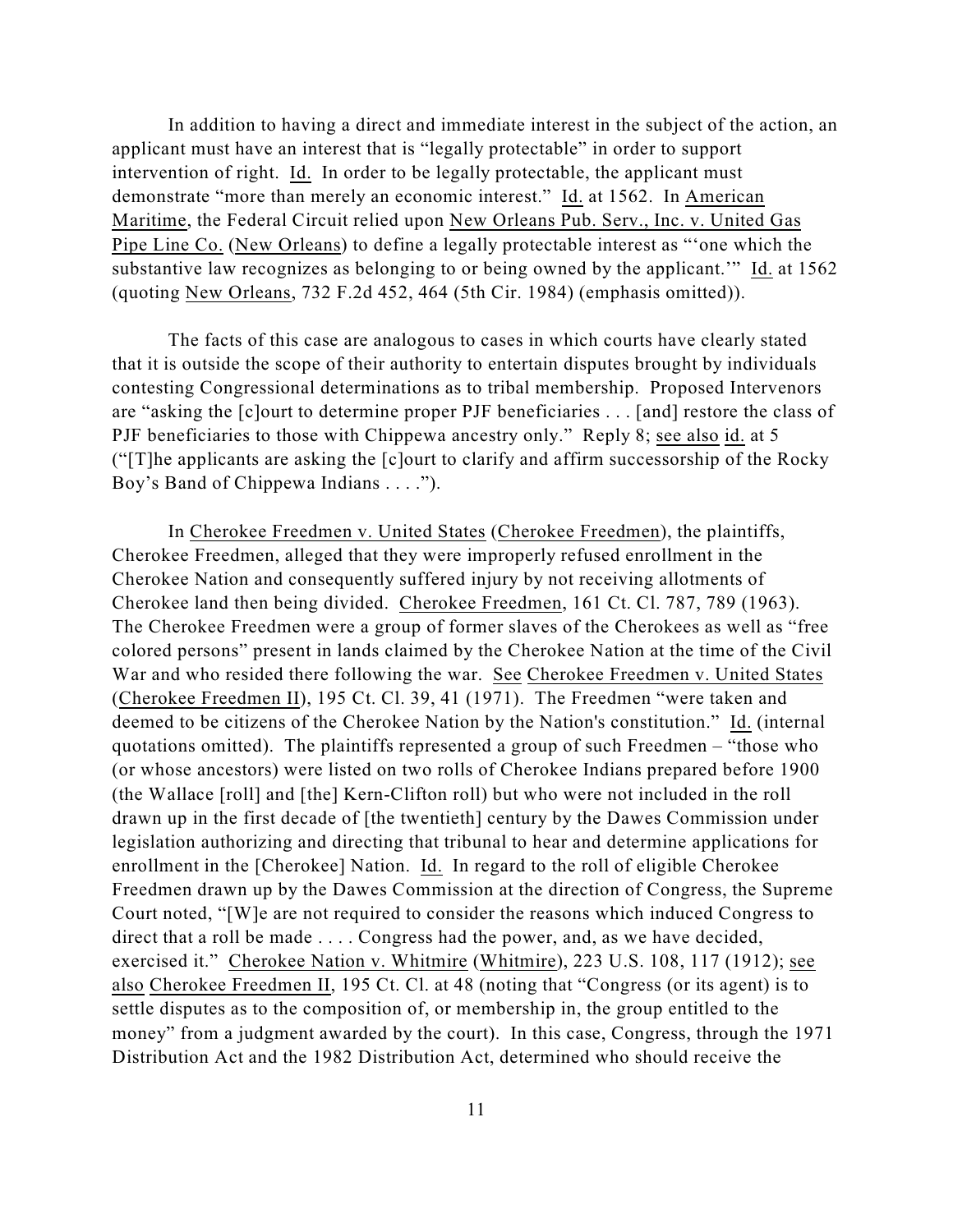amounts awarded by the 1964 Award and the 1980 Award to the Pembina Band of Chippewa Indians. Chippewa Cree Tribe of the Rocky Boy's Reservation v. United States (Chippewa II), 73 Fed. Cl. 154, 165-66 (2006). Accordingly, "any damages awarded will respect the determination by Congress of the persons entitled thereto." Id. at 166. Neither Proposed Intervenors, nor their ancestors, were included on the 1917 Roll used by defendant to determine beneficiaries of the PJF. Reply 2. Proposed Intervenors therefore do not hold an interest "'which the substantive law recognizes as belonging to or being owned by [them],'" see American Maritime, 870 F.2d at 1562 (quoting New Orleans, 732 F.2d at 464) (emphasis omitted), and the court "declines [Proposed Intervenor's] invitation to disregard Congress' determination in a matter in which Congress' power is plenary," Chippewa II, 73 Fed Cl. at 166 n.5 (citing Whitmire, 223 U.S. at 117).

For the foregoing reasons, Proposed Intervenors do not have a direct and immediate legally protectable interest in the subject of the action and therefore do not meet the interest requirement of RCFC 24(a). The finding that Proposed Intervenors do not meet the interest requirement of RCFC 24(a) is a complete bar to granting intervention of right. See Freeman, 50 Fed. Cl. at 309. However, for completeness, the court examines the other factors in the intervention of right analysis.

### 2. Proposed Intervenors' Ability to Protect Their Interest

 Proposed Intervenors must also demonstrate that "without intervention the disposition of the action may, as a practical matter, impair or impede the applicants' ability to protect th[eir] interest." Freeman, 50 Fed. Cl. at 308. Proposed Intervenors argue that if they are not allowed to intervene, their ability to protect their interest will be impaired or impeded because they will be without a remedy for "the historic fraud that has occurred" with regard to "beneficiaries [who] have been arbitrarily denied tribal enrollment." Reply 8-9. Proposed Intervenors' impairment of interest argument is unpersuasive because they fail to demonstrate an absence of relief in alternative appropriate forums.

Proposed Intervenors state that "[t]he [1909 Roll] was improperly excluded as a basis from which to determine Pembina ancestry. As a result of this oversight, [Proposed Intervenors] are asking the [c]ourt to order the revision of the law to include language ... requiring . . . ancestry in the original [1909 Roll] to verify PJF [beneficiary] status." Reply 15. At the outset, the court notes that it has already found that Proposed Intervenors' interest in gaining status as PJF beneficiaries does not qualify as a direct and immediate legally protectable interest in this litigation as required by RCFC 24(a). See supra Part III.A.1. Moreover, Proposed Intervenors have alternative venues to contest the exclusion of their ancestors from the 1917 Roll used by defendant. The availability of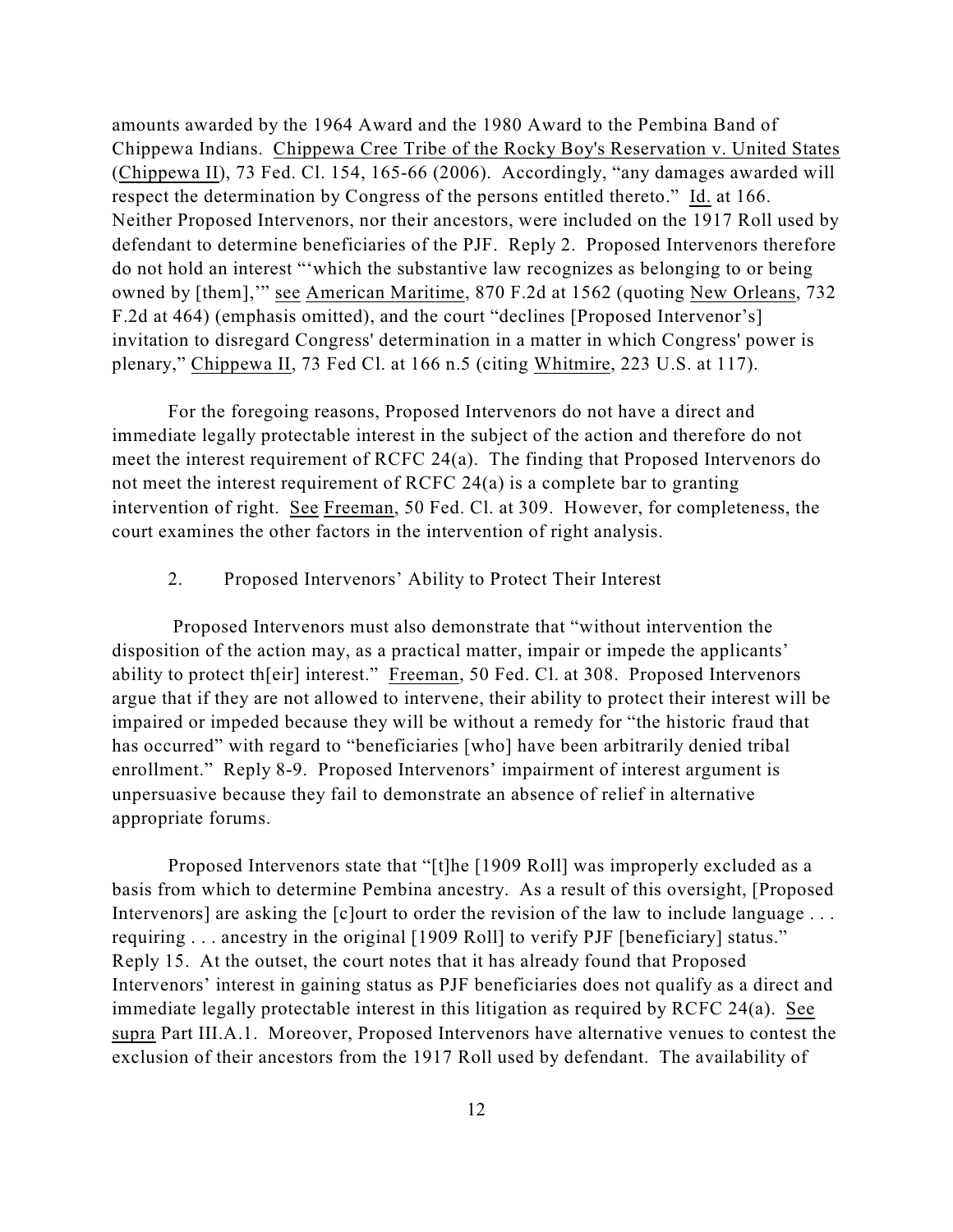alternative venues is a pivotal consideration in the intervention context. See, e.g., Cheyenne-Arapaho Tribes of Indians of Okla. v. United States (Cheyenne-Arapaho), 1 Cl. Ct. 293, 296 n.4 (1983). Proposed Intervenors themselves acknowledge that "the ultimate duty [to determine the identity of beneficiaries to the PJF] lies with the Secretary [of the Interior]." Reply 20. Case law makes clear that questions as to "the composition of the particular entity or group in whose favor an award is made . . . . [are] beyond the competence of . . . this court; they are reserved for Congress or for authorized administrative resolution when the award is paid." Cherokee Freedmen II, 195 Ct. Cl. at 46-47 (discussing the court's deference to Congress's determination that only those individuals whose names appeared on the roll known as the Dawes roll were entitled to receive a per capita distribution of the monetary award in that case and stating that the determination of beneficiaries "is a controversy to be resolved by the legislative and executive branches, not by . . . the court"). In addition, the terms of both the 1971 Distribution Act and the 1982 Distribution Act vest the Secretary of the Interior with discretion in deciding the eligibility of individuals for PJF funds. 25 U.S.C. § 1242-43; 1982 Distribution Act § 7. The 1971 Distribution Act grants to the Secretary of the Interior the authority to establish a roll of eligible Pembina descendants, 25 U.S.C. § 1242, and states that "the determination of the Secretary of the Interior regarding the utilization of available rolls and records and the eligibility for enrollment of an applicant shall be final," 25 U.S.C. § 1243 (emphasis added). Similarly, the 1982 Distribution Act authorizes the use of specific rolls including the 1917 Roll and "any other rolls or records acceptable to the Secretary," 1982 Distribution Act,  $\S$  7(a)(5) (emphasis added), and authorizes the use of "any documents acceptable to the Secretary in establishing [PJF beneficiary status] under this section," id.  $\S$  7(b) (emphasis added). This court cannot determine a matter committed by the Congress to the discretion of the executive branch.

Numerous courts have found intervention to be inappropriate "where relief is available elsewhere." Cheyenne-Arapaho, 1 Cl. Ct. at 296 n.4; see also id. at 296 (finding the prejudice to the potential intervenors to be "slight, if indeed, existent" where they "made no showing that other future avenues of relief . . . are totally unavailable"); TRW Envtl. Safety Sys., Inc. v. United States, 16 Cl. Ct. 516, 519 (1989) (stating that the potential intervenor "would not appear to be substantially prejudiced by a denial of its motion, for [the applicant] retains its right to bring a separate action"); Ackley v. United States, 12 Cl. Ct. 306, 309 (1987) (finding that the applicants' rights would not be prejudiced because they had filed a separate action and their pursuit of that claim would not be inhibited by denying intervention). This court can only determine whether plaintiffs are entitled to compensation. The court cannot determine issues related to the identity of proper individual beneficiaries. See 25 U.S.C. § 1242-43; 1982 Distribution Act § 7 (vesting the Secretary of the Interior with discretion to decide the eligibility of individuals for PJF funds); see also infra Part III.B (discussing the court's lack of subject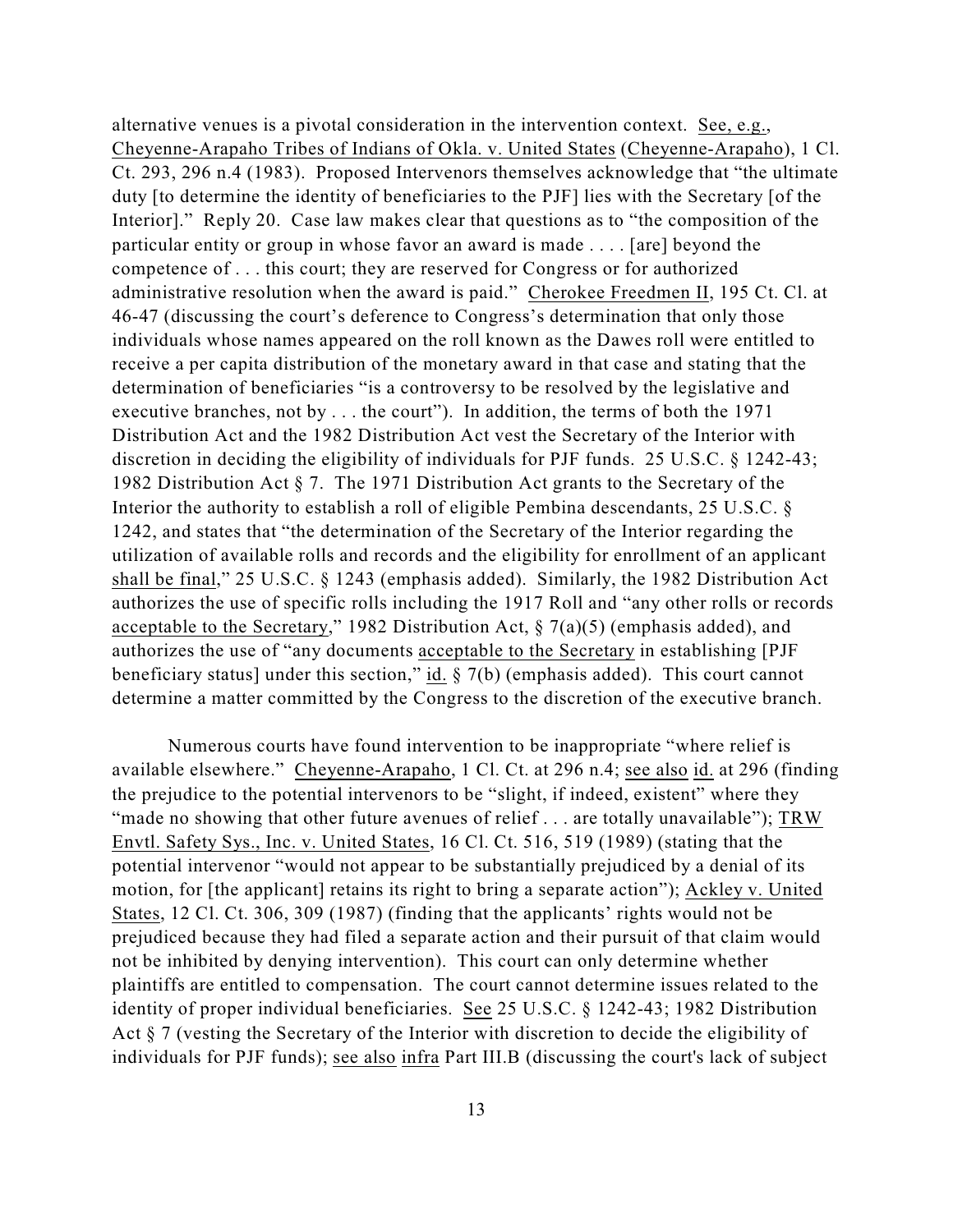matter jurisdiction over Proposed Intervenors' claims). Proposed Intervenors can protect their interest by contesting in another forum any prior congressional or tribal actions that Proposed Intervenors regard as unjust, as well as any per capita distributions which occur subsequent to the judgment in this case which Proposed Intervenors perceive to be inequitable. In this case, not only is relief "available elsewhere," Cheyenne-Arapaho, 1 Cl. Ct. at 296 n.4, relief is unavailable in this court.<sup>4</sup> Here, as in Cheyenne-Arapaho, there are other venues where relief may be available. See id. "While the movants may face the prospect of being excluded from the distribution of judgment funds, they have made no showing that other future avenues of relief, either in Congress, or against the Tribe or others are totally unavailable." Id. at 296. For these reasons, denying intervention in this case does not operate to preclude Proposed Intervenors from seeking relief elsewhere, such as in Congress, in order to protect their interests in gaining recognition as beneficiaries to the PJF.

For the foregoing reasons, Proposed Intervenors have not demonstrated that "without intervention the disposition of the action may, as a practical matter, impair or impede the applicants' ability to protect th[eir] interest." Freeman, 50 Fed. Cl. at 308.

3. Adequacy of Representation by Existing Parties

In order to be granted intervention of right, applicants must demonstrate that "their interest is inadequately represented by the existing parties." Id. at 308-09.

Proposed Intervenors contend that plaintiff, Chippewa Cree Tribe of the Rocky Boy's Reservation, does not adequately represent their interests because "the 'Chippewa Cree' entity [is] acting with willful intent, harm and scienter to damage and fatally erode Chippewa sovereignty." Reply 16. The court understands the claimed factual predicate for Proposed Intervenors' allegations to be the recognition accorded the Chippewa Cree Tribe of the Rocky Boy's Reservation as a tribe by the United States. However, Proposed Intervenors do not provide, and the court is unaware of, any support for the contention that these allegations establish inadequate representation in this suit – which is limited to plaintiffs' claims for monetary damages from defendant for alleged breach of its fiduciary duties owed to plaintiffs in defendant's role as trustee. See Mot. passim; Memo. passim; Reply passim. To the extent that Proposed Intervenors' allegation that plaintiff is "erod[ing] Chippewa sovereignty" is based on their contention that plaintiff, Chippewa

<sup>&</sup>lt;sup>4</sup> The unavailability of relief in this court is examined further in the court's discussion of Proposed Intervenors' application for permissive intervention pursuant to Rule 24 (b) of the Rules of the Court of Federal Claims (RCFC), and the court's lack of subject matter jurisdiction over Proposed Intervenors' claims. See infra Part III.B.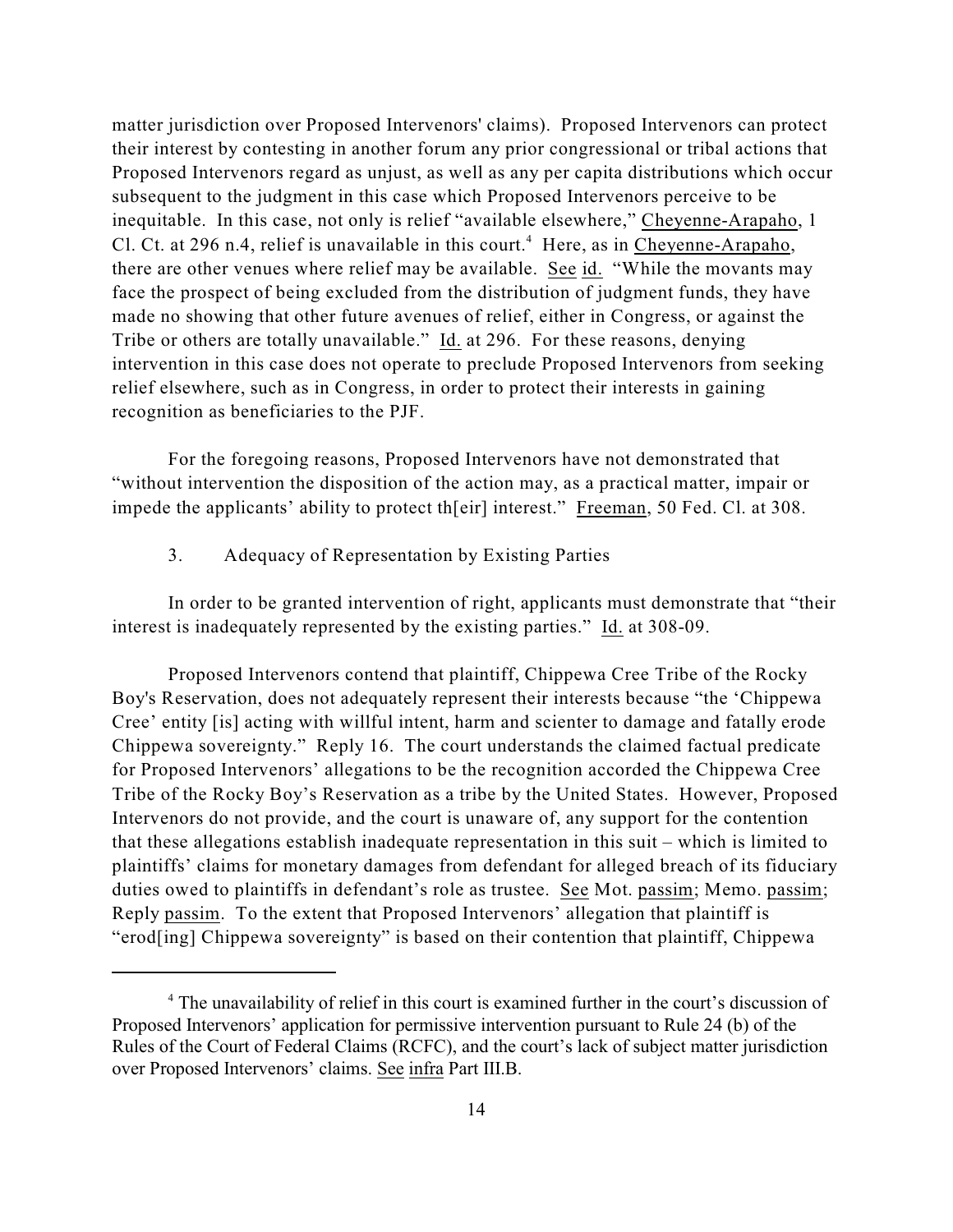Cree Tribe of the Rocky Boy's Reservation, has erroneously been granted federal acknowledgment as a tribe, Reply 16, that is an issue that is outside the scope of this court's jurisdiction. See infra Part III.B.

Moreover, the court has already found that Proposed Intervenors' interest in gaining status as PJF beneficiaries does not qualify as a direct and immediate legally protectable interest in this litigation as required by RCFC 24(a). See supra Part III.A.1. Accordingly, the issue of whether or not the existing parties adequately represent Proposed Intervenors' interest is irrelevant.

## 4. Timeliness

Under both RCFC 24(a) and RCFC 24(b), the application to intervene must be "timely." RCFC 24(a), (b). The court determines timeliness from "all the circumstances" and exercises "sound discretion" in making its determination. NAACP v. New York, 413 U.S. 345, 366 (1973); see Te-Moak Bands of W. Shoshone Indians of Nev. v. United States, 18 Cl. Ct. 82, 86 (1989) ("It is within the discretion of the court to decide which delays render motions untimely."); Cheyenne-Arapaho, 1 Cl. Ct. at 294 ("The question of timeliness is largely committed to the discretion of the trial court."). The court should examine three factors when determining whether a motion to intervene is timely:

 $(1)$  the length of time during which the would-be intervenor [s] actually knew or reasonably should have known of  $[their] right[s] \dots;$ (2) whether the prejudice to the rights of existing parties by allowing intervention outweighs the prejudice to the would-be intervenor[s] by denying intervention;

(3) existence of unusual circumstances militating either for or against a determination that the application is timely."

John R. Sand & Gravel Co. v. United States (J.R. Sand), 59 Fed. Cl. 645, 649 (2004) (quoting Belton Indus., Inc. v. United States (Belton Indus.), 6 F.3d 756, 762 (Fed. Cir. 1993)), aff'd sub nom. John R. Sand & Gravel Co. v. Brunswick Corp. (J.R. Sand II), 143 Fed. Appx. 317 (Fed. Cir. 2005) (table) (alterations in original).

As to factor (1), because the court finds that Proposed Intervenors do not have, nor have they previously held, a legally protectable interest in this litigation, factor (1) is irrelevant. See supra Part III.A.1. More specifically, because factor (1) speaks of a would-be intervenor's "right," and Proposed Intervenors do not have a right to bring the underlying claims in this litigation, Proposed Intervenors do not, a fortiori, satisfy factor (1).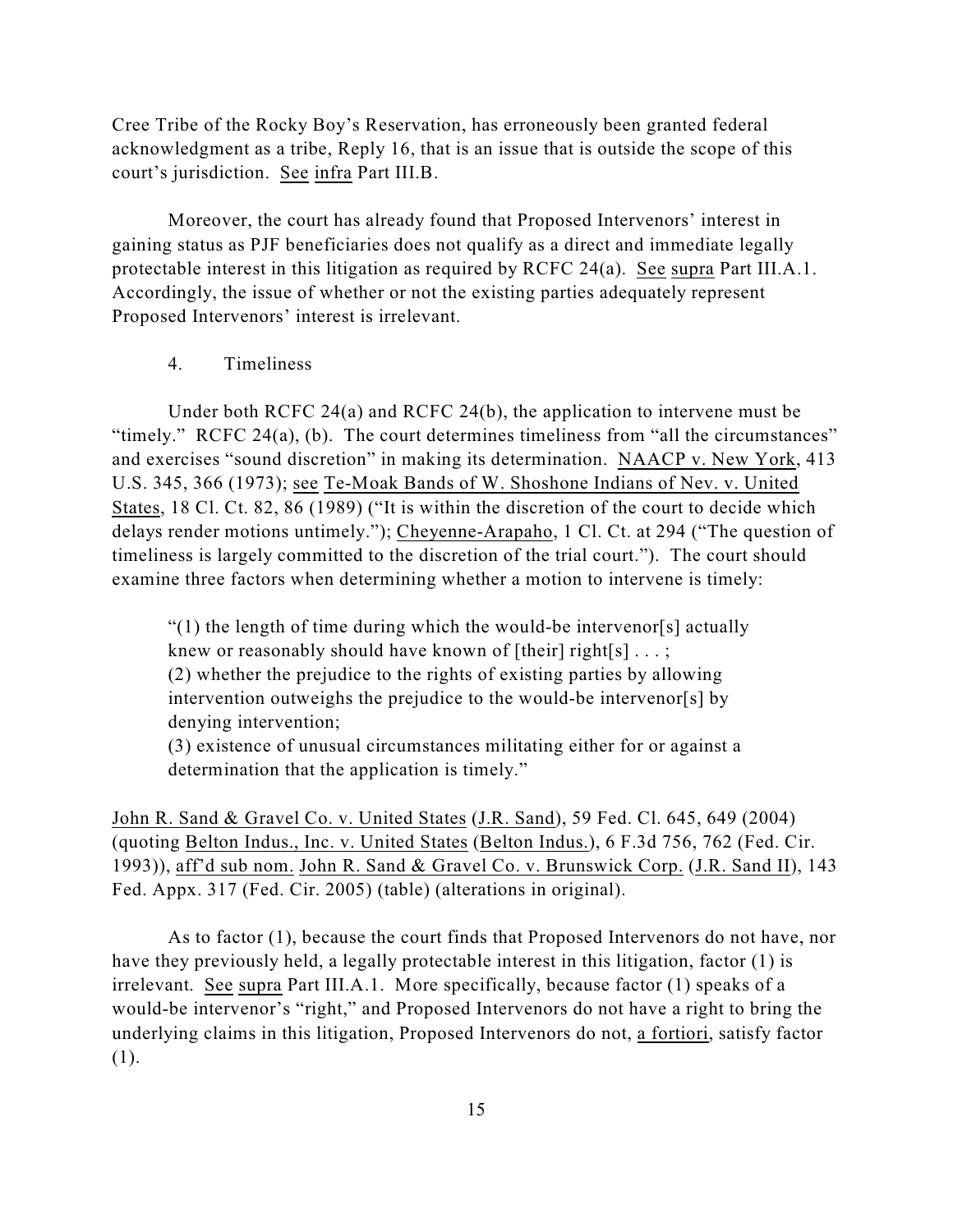As to factor (3), Proposed Intervenors argue that special circumstances exist in this case because of "the concealment of the 1909 Chippewa blood roll . . . the only means to establish . . . PJF ancestry and beneficiary status." Reply 6. Proposed Intervenors fail to provide, and the court is unaware of, any support for the contention that these facts are sufficient to establish the "existence of unusual circumstances militating for . . . a determination that the application is timely." J.R. Sand, 59 Fed. Cl. at 649. On the contrary, the fact that a body of case law exists which addresses the precise issue of contestations of tribal enrollment practices, militates against the existence of unusual circumstances in this case. See, e.g., Cherokee Freedmen II, 195 Ct. Cl. at 41; Whitmire, 223 U.S. at 117. In addition, even if a dispute over a group of individuals' status as beneficiaries to a judgment award were a novel issue before the court, Proposed Intervenors fail to provide any support for the contention that the presentation of a novel issue in any way explains or excuses their delay in bringing their Motion, such that the Motion should be regarded as timely for purposes of intervention under either RCFC 24(a) or RCFC 24(b). See Mot. passim; Memo. passim; Reply passim.

Even if Proposed Intervenors were viewed as having satisfied factors (1) and (3), the court views intervention as prejudicial to the parties under factor (2) when the court "weigh[s] the prejudice to the parties if intervention is allowed against the prejudice to the potential intervenor[s] if intervention is not allowed." J.R. Sand, 59 Fed. Cl. at 651 (citing Belton Indus., 6 F.3d at 762). This prong measures only the prejudice caused by a potential intervenor's delay and not that caused by the intervention itself. Utah Ass'n of Counties v. Clinton (Utah Association), 255 F.3d 1246, 1251 (10th Cir. 2001). Proposed Intervenors argue that their Motion should be regarded as timely because their efforts in other fora to gain status as beneficiaries to the PJF have been denied by defendant. See Reply 10 (stating that "[d]efendant . . . has been approached multiple times throughout history by [Proposed Intervenors]" and arguing that "[d]efendant[']s own negligence is often the root of the delay"). However, apart from conclusory statements, Proposed Intervenors fail to provide any reason why their efforts in other fora precluded a simultaneous application for intervention in this case, nor do Proposed Intervenors provide any support for the contention that another party's actions are sufficient to excuse a delay in bringing a motion to intervene. See Mot. passim; Memo. passim; Reply passim.

Plaintiffs filed this action on September 30, 1992. Chippewa, 69 Fed. Cl. at 640. Proposed Intervenors filed their Motion on April 29, 2008. In the years between plaintiffs' filing of this case and Proposed Intervenors' application for intervention, Proposed Intervenors state that they "have tried exhaustively" to gain entitlement to the rights they believe they hold. Reply 19. Proposed Intervenors' efforts have included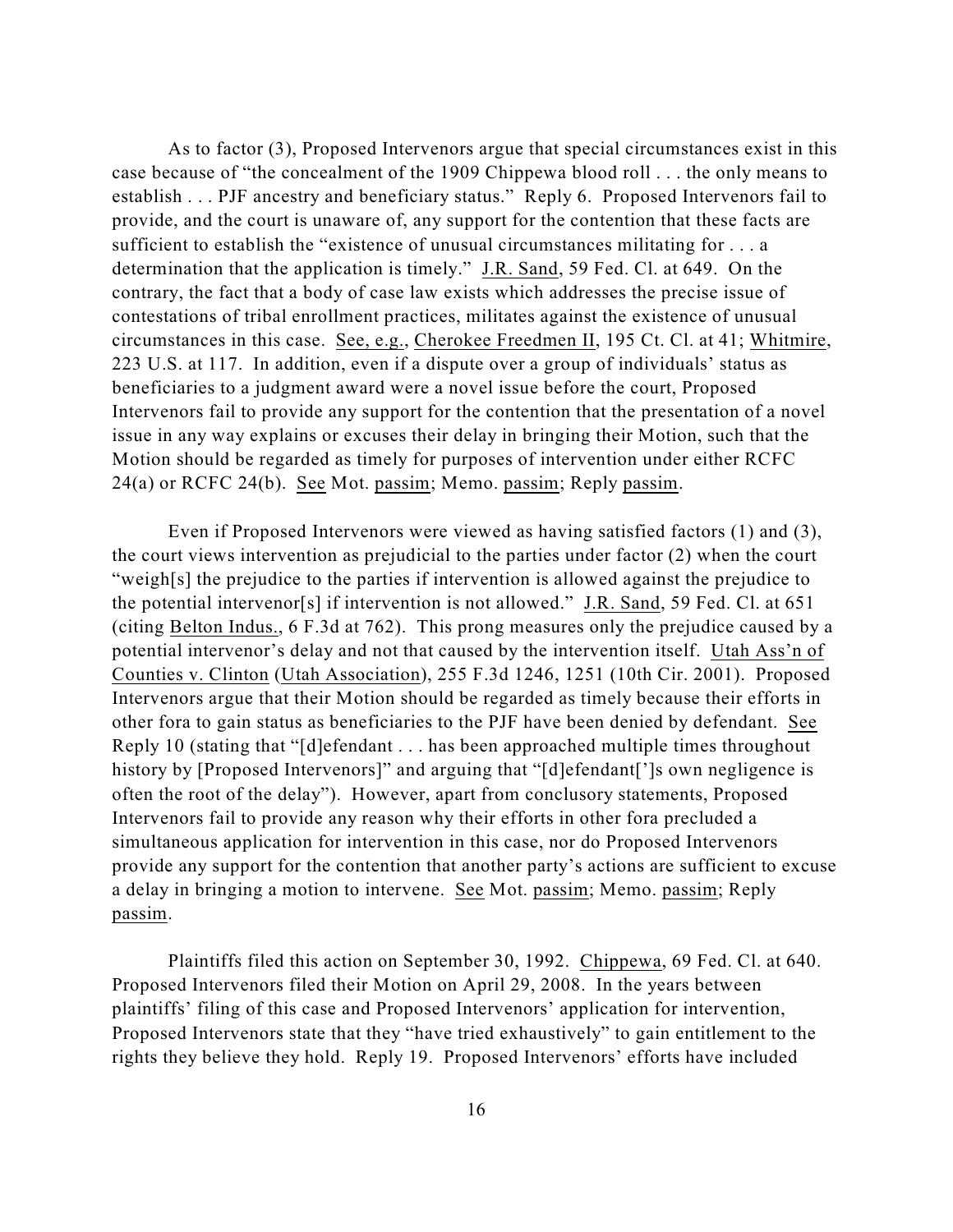making inquiries of their elected representatives from which Proposed Intervenors gained information from the Secretary of the Interior. See Def.'s Resp. 15 (discussing Proposed Intervenors' actions between 1992-2008 and arguing that the Motion should be denied as untimely). Correspondence between the Secretary of the Interior and Proposed Intervenors' elected representatives, of which Proposed Intervenors were apprised, communicates the reasons for which Proposed Intervenors were not granted status as beneficiaries of the PJF. Def.'s Resp. Exhibit (Ex.) C at 4 (Oct. 26, 1989 Letter from Department of the Interior to Congressman Ron Marlenee), 10 (Nov. 5, 1990 Letter from Department of the Interior to Senator Max Baucus). Proposed Intervenors also filed an action in the United States District Court for the District of Montana containing allegations similar to those contained in their Complaint. See Pls.' Resp. 7-12; Pls.' Resp. Appendix (App.) A-115 to A-138 (Amended Complaint) at A-129, A-133, A-136; Pls.' Resp. App. A-165 to A-185 (Brief in Support of Amended Complaint) at A-180. Proposed Intervenors' action in federal district court was dismissed on December 28, 2001. Pls.' Resp. 11; Pls.' Resp. App. A-247 to A-250 (Estate of Gopher v. Sec'y of the Interior, No. 00-100-GF-SEH, slip. op. at 3 (D. Mont. Dec. 28, 2001)) at A-249.

The court agrees with defendant that, based on the results of Proposed Intervenors' own efforts, "[b]y February, 1990, . . . [Proposed Intervenors] knew that they were not eligible to share in the PJF awards, had missed the application deadlines and did not qualify under the criteria specified by Congress, [the Department of the] Interior and the Tribes themselves." Def.'s Resp. 15. Prejudice to the parties should therefore be examined in light of the sixteen-year delay between the time plaintiffs originally brought this suit in 1992 and the time when Proposed Intervenors applied for intervention in 2008. A sixteen-year delay weighs against Proposed Intervenors. See e.g., Cheyenne-Arapaho, 1 Cl. Ct. at 296 (finding six and one-half year delay in applying for intervention a significant factor in denying intervention as untimely). In Utah Association, the court found that the parties were not prejudiced because the case was "far from ready for final disposition; no scheduling order ha[d] been issued, no trial date set, and no cut-off date for motions set." Utah Association, 255 F.3d at 1250-51. In this case, in contrast, there have already been findings of fact and conclusions of law made concerning a variety of issues including jurisdiction, see Chippewa, 69 Fed. Cl. at 641-56, 670-71, statute of limitations, see id. at 662-65, and class certification, see id. at 665-74. Per capita distribution of PJF funds has already been carried out. See Chippewa, 69 Fed. Cl. at 645- 46. Many scheduling orders have been entered in this case since its inception, and the parties have been in alternative dispute resolution since August 2007, see dkt. nos. 298, 313 (referring portions of the parties' claims to alternative dispute resolution), during which progress has been made towards resolving plaintiffs' outstanding claims. The court therefore finds that "th[is] case ha[s] proceeded well beyond a preliminary stage,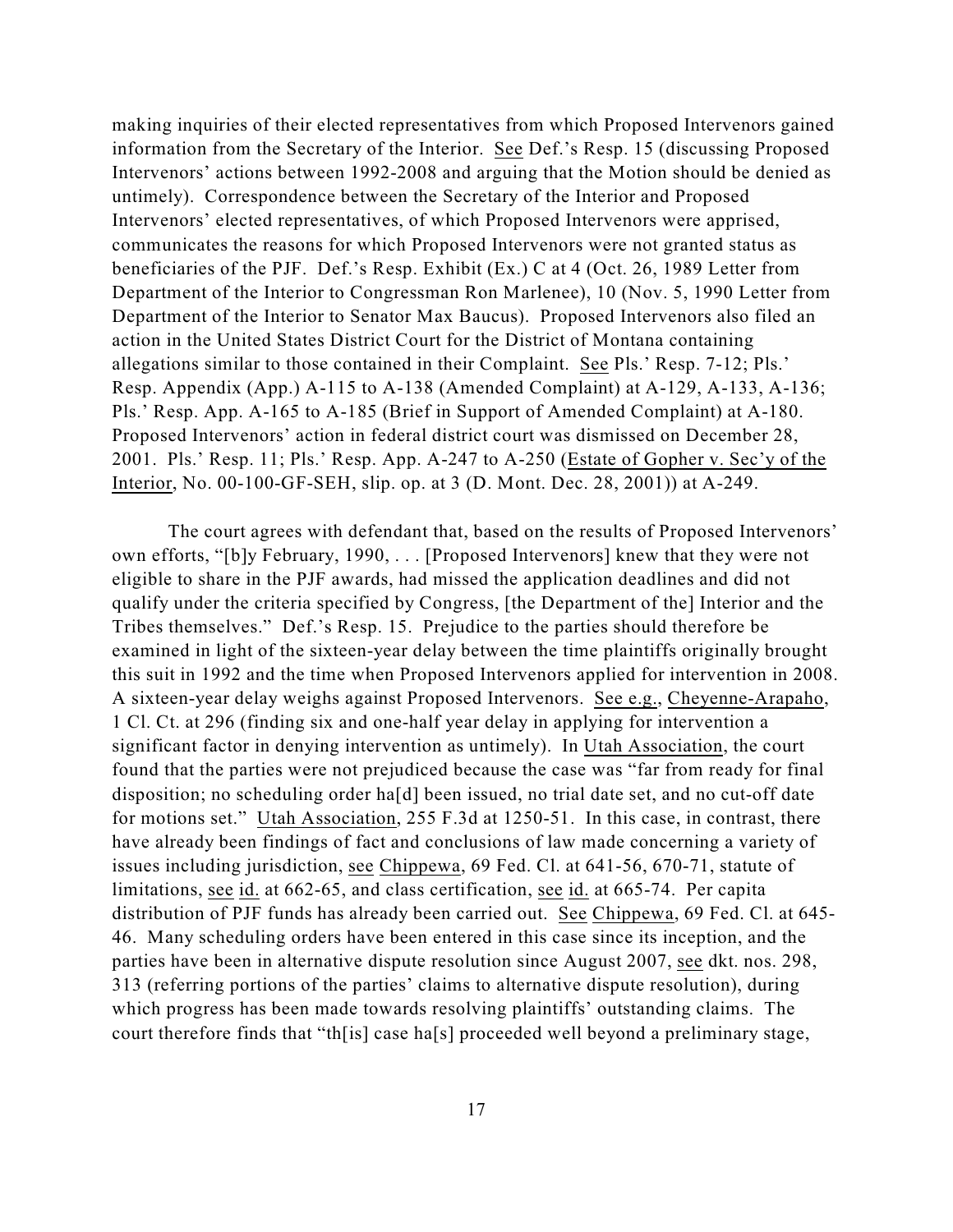[such] that the request for intervention [i]s untimely." J.R. Sand II, 143 Fed. Appx. at 319 (upholding the trial court's denial of intervention).

Proposed Intervenors argue that they will suffer prejudice if they are not allowed to intervene because their ability to protect their interest will be impeded by a judgment in this case. Reply 18. However, because Proposed Intervenors have not demonstrated the absence of alternative venues in which relief may be sought, the prejudice they may suffer is minimal at best and intervention is inappropriate. See supra Part III.A.2. For the foregoing reasons, Proposed Intervenors' Motion is untimely.

#### B. Permissive Intervention

The court has broad discretion in deciding whether to allow permissive intervention. 6 James Wm. Moore, Moore's Federal Practice § 24.10[1], at 24-57 (3d ed. 2004) ("The [trial] court possesses broad discretion in determining whether to grant permissive intervention and will rarely be reversed on appeal."). In assessing whether a potential intervenor should be granted permissive intervention, the court must decide that a would-be intervenor's application is timely and that there is a "common question of law or fact" between the applicant's claim or defense and the main action. RCFC 24(b). "In exercising its discretion, the court must consider whether the intervention will unduly delay or prejudice the adjudication of the original parties' rights." Id. Because the court has already decided that Proposed Intervenors' Motion does not meet the timeliness requirement, see supra Part III.A.4, permissive intervention is inappropriate. However, even if Proposed Intervenors' Motion were viewed as timely, Proposed Intervenors fall short of meeting the standard for permissive intervention.

Proposed Intervenors argue that they should be permitted to intervene pursuant to RCFC 24(b) because they claim a "breach of trust" which arises from "a common set of facts" which also give rise to the main action. Mot. 2. Throughout their briefings, Proposed Intervenors make reference to defendant's alleged breach of fiduciary duties owed to Proposed Intervenors. See, e.g., Reply 13 (explaining that Proposed Intervenors seek "enforce[ment] [of] U.S. trust obligation[s] to the PJF Chippewa beneficiaries"); see also Memo. passim. Plaintiffs in this suit are PJF beneficiaries, recognized as such under the 1971 Distribution Act and the 1982 Distribution Act, seeking damages for defendant's alleged mismanagement of PJF funds while the monies were held in trust by defendant pending distribution. See Chippewa, 69 Fed. Cl. at 640-46. Proposed Intervenors are not PJF beneficiaries. See Reply 1-2 (discussing Proposed Intervenors' ineligibility to receive PJF funds); Def.'s Resp. 10. They did not receive, nor were they entitled to receive, per capita distributions of PJF monies. Def.'s Resp. 10. Therefore, although Proposed Intervenors include allegations of breach of fiduciary duties in their proposed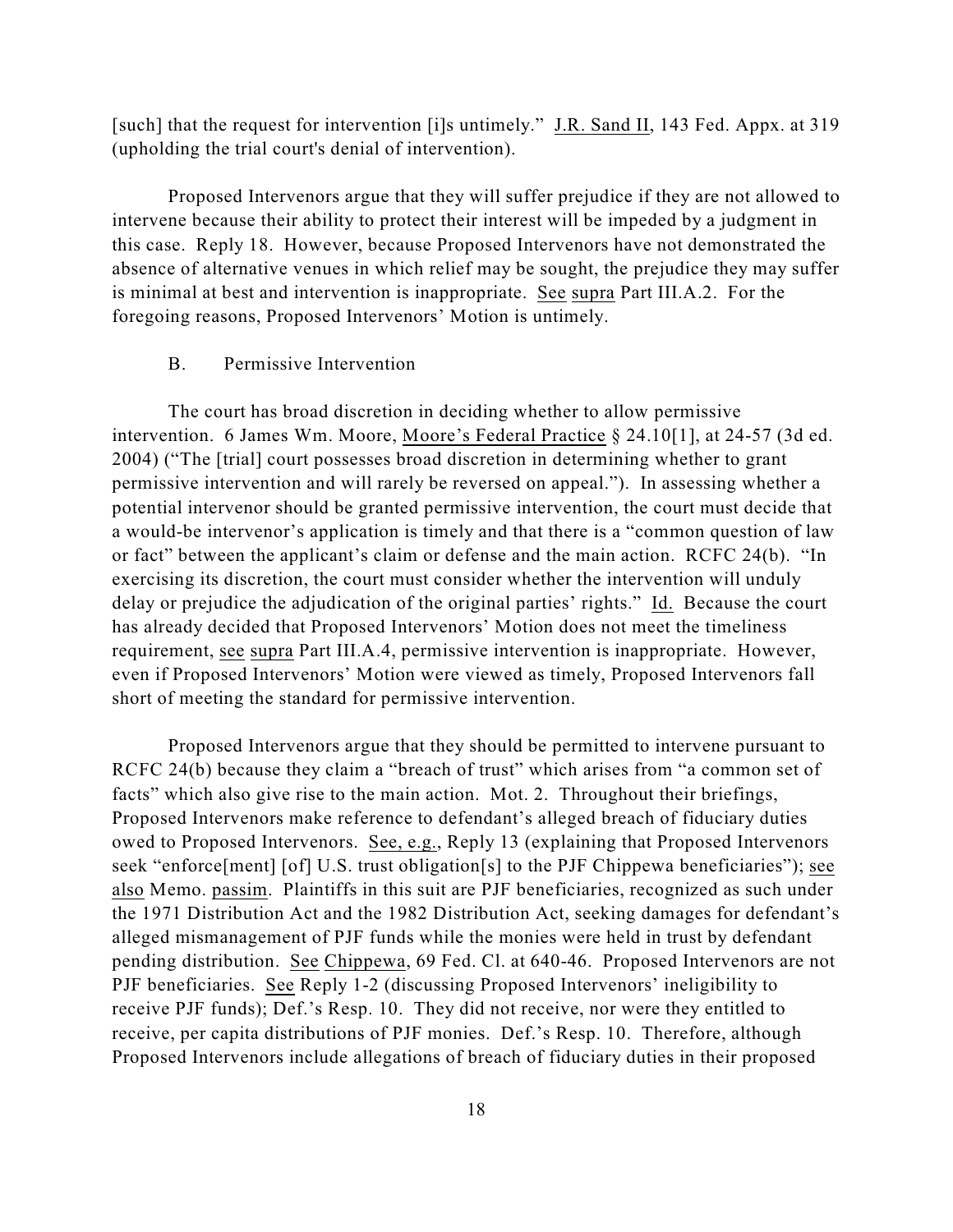Complaint, they have not demonstrated that there is a "common question of law or fact" between their claim or defense and the main action. See RCFC 24(b).

The court must also "consider whether an intervenor would burden or prolong the proceedings by filing a counterclaim or motions on extraneous issues." Freeman, 50 Fed. Cl. at 310; see also 6 James Wm. Moore, Moore's Federal Practice § 24.10[1], at 24-57 (3d ed. 2004) ("[C]onsiderations of trial convenience dominate the question of whether to allow permissive intervention."). The majority of claims contemplated by Proposed Intervenors are based on issues of tribal recognition. See Mot. passim; Compl. passim; Reply passim. Proposed Intervenors themselves state, "[Proposed Intervenors] ask this court to determine deeper questions . . . [regarding] lineal descent in the Chippewa band." Reply 3. As stated above, the sole question before this court is whether plaintiffs are entitled to compensation from defendant for a breach of its fiduciary duties in its role as trustee. The court agrees with defendant that the majority of claims which Proposed Intervenors intend to pursue are "different in kind and character" from those brought by plaintiffs in this litigation. Def.'s Resp. 14. It would be unrealistic to conclude that granting intervention would not disrupt the present status of this case.

Furthermore, in order to "prevail on [their] motion for permissive intervention, [Proposed Intervenors] must first demonstrate that this court has independent subject matter jurisdiction over [their] claims or defenses." United Keetowah Band of Cherokee Indians of Okla. v. United States (United Keetowah), 78 Fed. Cl. 303, 307 (2007). This case can be analogized to cases in which permissive intervention has been denied on the basis that the would-be intervenors do not have a claim against the United States. See, e.g., Hage, 35 Fed. Cl. at 742 (denying permissive intervention in part because the applicants "do not have a claim against the United States"); Karuk Tribe, 27 Fed. Cl. at 432 (denying permissive intervention because "the applicant-intervenors do not have a claim or defense against the United States" and the "court entertains suits against the government"); United Keetowah, 78 Fed. Cl. at 307 (denying permissive intervention because applicant did not demonstrate that the court "ha[d] independent subject matter jurisdiction over [applicant's] claims or defenses"). These rulings stem from the nature of this court's jurisdiction. Under the Tucker Act this court has

jurisdiction to render judgment upon any claim against the United States founded either upon the Constitution, or any Act of Congress or any regulation of an executive department, or upon any express or implied contract with the United States, or for liquidated or unliquidated damages in cases not sounding in tort.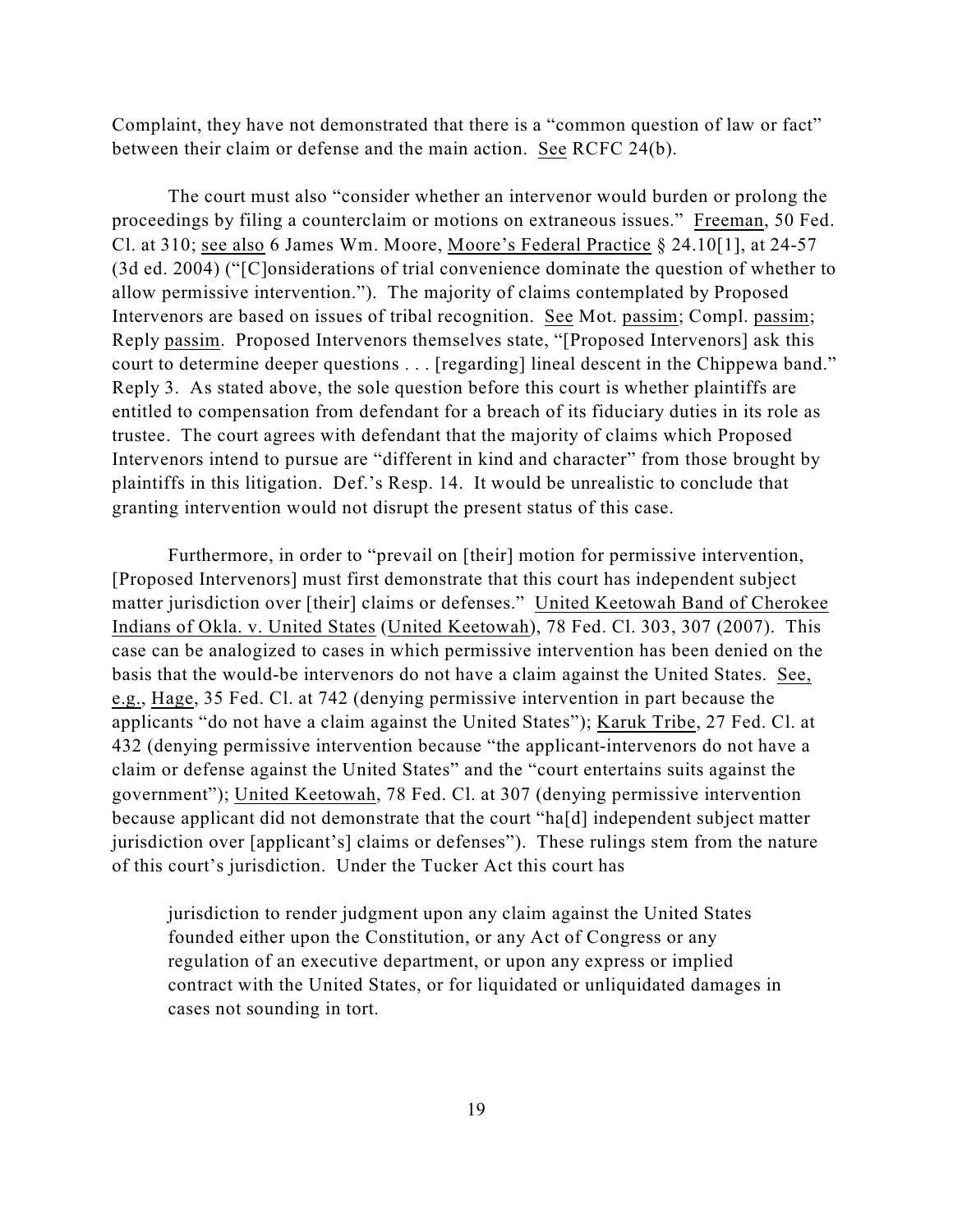28 U.S.C. § 1491(a)(1) (2006).<sup>5</sup> Proposed Intervenors have not demonstrated that this court would have jurisdiction over claims they propose to bring in the event that intervention were granted in this case. See Mot. passim; Compl. passim; Memo. passim; Reply passim. In particular, Proposed Intervenors' claims contesting federal recognition of plaintiff, Chippewa Cree Tribe of the Rocky Boy's Reservation, are likely not justiciable. Samish Indian Nation v. United States (Samish), 419 F.3d 1355, 1370 (Fed. Cir. 2005) ("As a political determination, tribal recognition is not justiciable."), 1369-70 ("There are generally three means by which the federal government can recognize an Indian tribe<sup>[:]</sup> The government can enter into a treaty with a tribe<sup>[:]</sup> Congress can recognize a tribe by enacting a specific statute [;] . . . [o]r the executive can recognize a tribe pursuant to the authority delegated by Congress.") (footnotes and citations omitted); Cohen's Handbook of Federal Indian Law, § 3.02[4], at 140 (2005 ed.) ("When Congress or the executive branch has found that a tribe exists, courts normally will not disturb that determination."); Cohen's Handbook of Federal Indian Law, § 3.02[4], at 141 (2005 ed.) ("[J]udicial deference to findings of tribal existence is . . . warranted by the extensive nature and exercise of congressional power in the field."). Similarly, Proposed Intervenors' claims against plaintiff, Chippewa Cree Tribe of the Rocky Boy's Reservation, are also precluded by the limited nature of this court's jurisdiction. See, e.g., Orion Scientific Sys. v. United States, 28 Fed. Cl. 669, 670 (1993) ("[T]his court possesses no jurisdiction to hear or decide claims between private parties."); Karuk Tribe, 27 Fed. Cl. at 432 ("This court entertains suits against the government, not suits by American Indians against American Indians."). Lastly, Proposed Intervenors claims for equitable relief and declaratory relief are also outside the realm of this court's jurisdiction. See, e.g., S. Nuclear Operating Co. v. United States, No. 98-614C, 2007 WL 5177406, at \*1 (Fed. Cl. Aug. 21, 2007) ("The court cannot grant equitable or injunctive relief, except in limited circumstances not applicable here."). In these circumstances, the court finds permissive intervention inappropriate.

## IV. Conclusion

<sup>&</sup>lt;sup>5</sup> While these cases discuss the lack of a claim against the United States as a basis for denying permissive intervention, given the contours of the jurisdiction of this court, their reasoning applies with equal force to intervention of right under RCFC 24(a).

 $\delta$  For a discussion of this court's jurisdiction over equitable claims, see Anderson v. United States, No. 08-260 C, slip op. at 6-7 & nn.4-5 (Fed. Cl. Jan. 28, 2009).